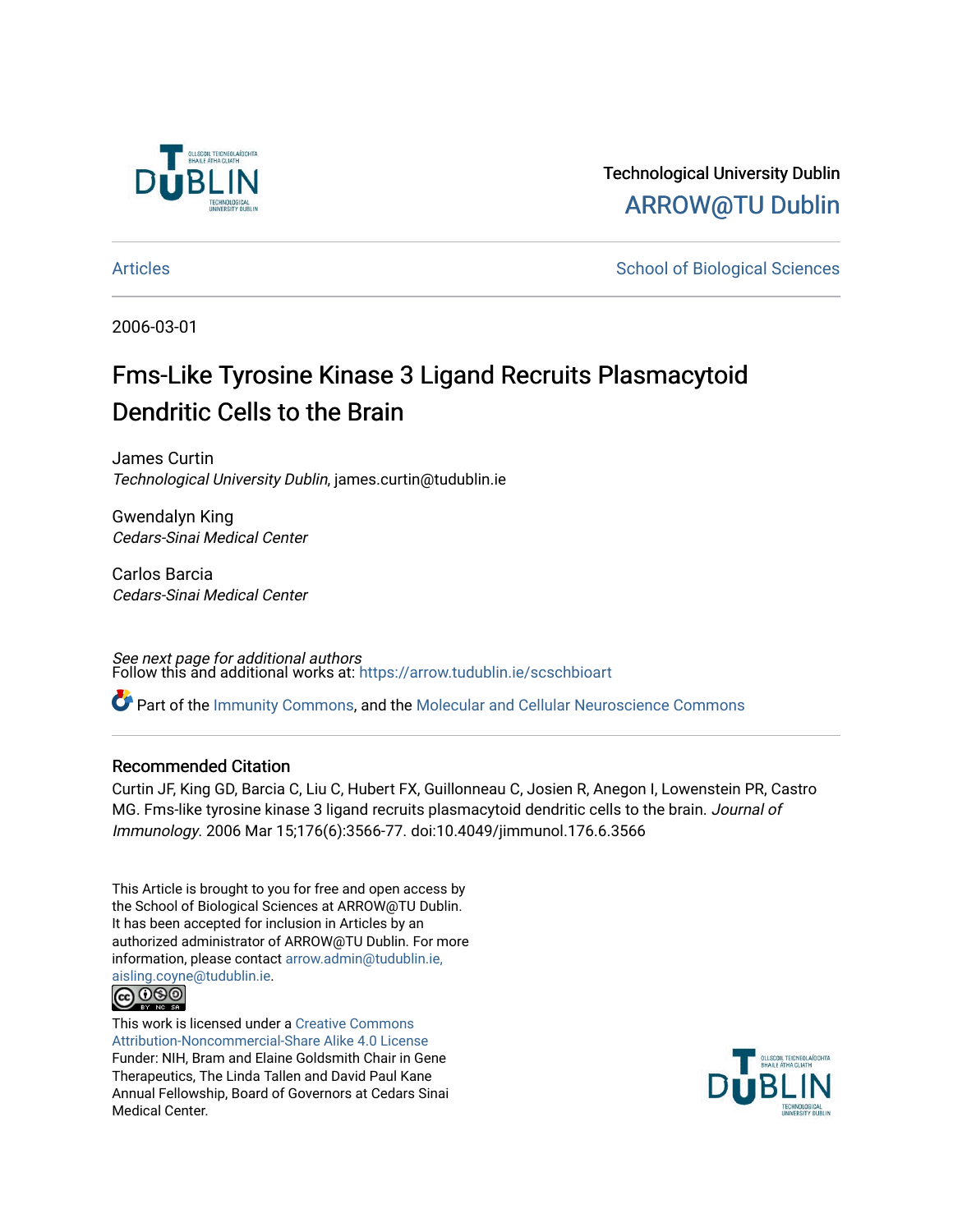# Authors

James Curtin, Gwendalyn King, Carlos Barcia, Chunyan Liu, Francois Hubert, Carole Guillonneau, Regis Josien, Ignacio Anegon, Pedro Lowenstein, and Maria Castro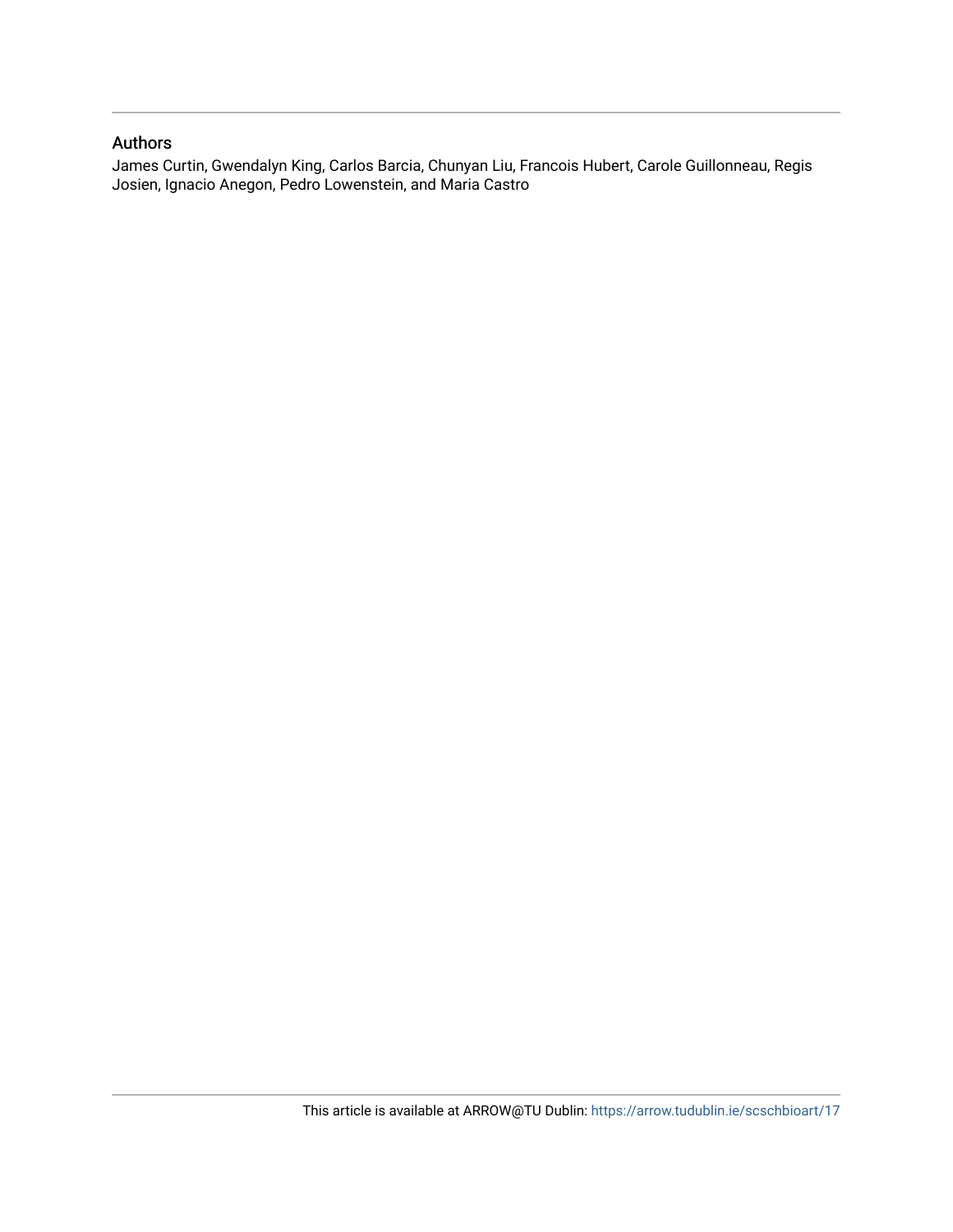Published in final edited form as: J Immunol. 2006 March 15; 176(6): 3566–3577.

# Fms-Like Tyrosine Kinase 3 Ligand Recruits Plasmacytoid

# Dendritic Cells to the Brain<sub>1</sub>

James F. Curtin\* # , Gwendalyn D. King\*, Carlos Barcia\*, Chunyan Liu\*, François X. Hubert†, Carole Guillonneau†, Régis Josien†, Ignacio Anegon†, Pedro R. Lowenstein\*,‡,2, and Maria G. Castro\*,‡,2

\* Gene Therapeutics Research Institute, Cedars Sinai Medical Center, Los Angeles, CA 90048

† Institut National de la Sante et de la Recherche Medicale, Unité 437, and Institut de Transplantation et de Recherche en Transplantation, Nantes, France

‡ Department of Molecular and Medical Pharmacology and Department of Medicine, David Geffen School of Medicine, University of California, Los Angeles, CA 90048

#Current Address: School of Biological Sciences, Dublin Institute of Technology, Dublin 8, Ireland

### **Abstract**

The lack of professional afferent APCs in naive brain parenchyma contributes to the systemic immune ignorance to Ags localized exclusively within the brain. Dendritic cells (DCs) appear within the brain as a consequence of inflammation, but no molecular mechanisms accounting for this influx have been described. In this study we demonstrate that Fms-like tyrosine kinase 3 ligand (Flt3L) recruits plasmacytoid DCs (pDCs; >50-fold; p < 0.001) to the brain parenchyma. These pDCs expressed IFNα, the hallmark cytokine produced by pDCs, indicating recruitment and activation in situ of bona fide pDCs within the brain parenchyma. Flt3L did not increase the numbers of conventional DCs, macrophages, or B, T, NK, NKT, or microglial cells within the brain. Our data demonstrate that Flt3L reconstitutes a crucial afferent component of the immune response, namely, professional APCs within the brain parenchyma, and this could counteract the intrinsic systemic immune ignorance to Ags localized exclusively within the brain.

> Antigenic epitopes localized exclusively within the brain parenchyma (i.e., brain proteins, viruses, and tumors) do not prime a systemic immune response (1–3). Upon careful Ag delivery selectively to the brain parenchyma of healthy rats and mice, neither systemic activation nor tolerance against such Ags has been observed. However, systemically activated T cells display normal effector T cell function toward Ags localized in the brain, e.g., in autoimmune multiple sclerosis or in animals experimentally immunized against viral or tumor Ags localized within the brain (1,3,4). This implies that immune ignorance to brain Ags is due to defects in the afferent limb and not the efferent limb of the adaptive immune system.

The brain parenchyma lacks two central cellular and anatomical components necessary for priming an immune response, i.e., dendritic cells (DCs)3 and classical lymphatic outflow

1Gene therapy projects for neurological diseases are funded by National Institutes of Health/National Institute of Neurological Disorders and Stroke Grant 1R01NS44556.01; National Institute of Diabetes and Digestive and Kidney Diseases Grant 1RO3TW006273-01 (to M.G.C.); National Institutes of Health/National Institute of Neurological Disorders and Stroke Grant 1RO1NS42893.01, U54NS045309-01, and 1R21NS047298-01 and Bram and Elaine Goldsmith Chair in Gene Therapeutics (to P.R.L.); and The Linda Tallen and David Paul Kane Annual Fellowship (to M.G.C. and P.R.L.). This work was also supported by the Board of Governors, Cedars Sinai Medical Center.

2Address correspondence and reprint requests to Dr. Maria G. Castro or Dr. Pedro R. Lowenstein, Gene Therapeutics Research Institute,

Cedars Sinai Medical Center, 8700 Beverly Boulevard, Los Angeles, CA 90048. E-mail addresses: castromg@cshs.org; lowensteinp@cshs.org.

**Disclosures** 

The authors have no financial conflict of interest.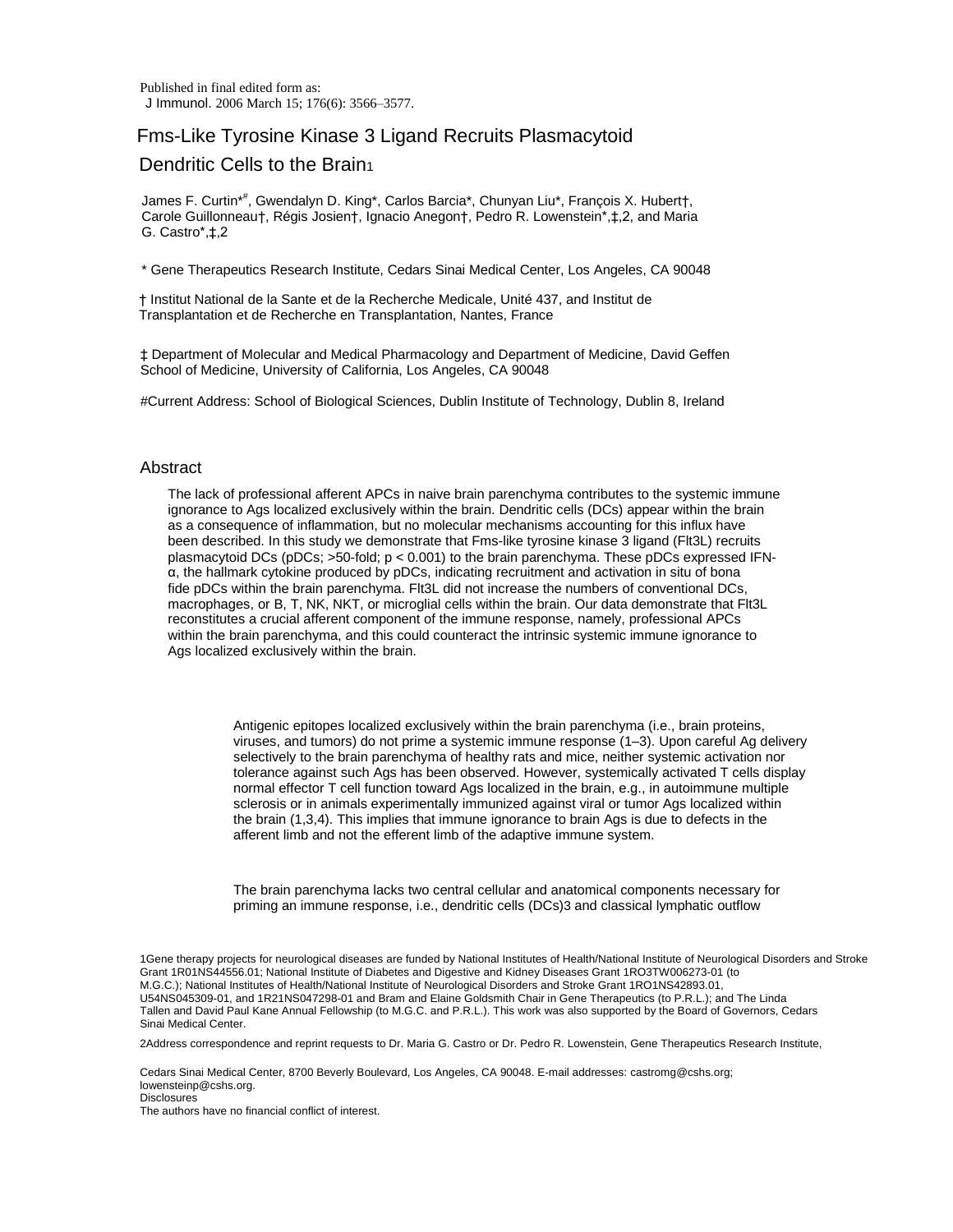channels (5,6). Therefore, the neuroanatomy of the brain immune components explains the particular characteristics of immune responses against brain Ags. DCs are unique in their ability to phagocytose foreign Ags, migrate to secondary lymphoid structures, display antigenic epitopes to naive T cells, and elicit potent T cell-dependent immune responses (7).

Conventional DCs (cDCs) and plasmacytoid DCs (pDCs) can be found in the cerebrospinal fluid (CSF), choroid plexi, and brain meninges in healthy animals and healthy humans. The noninflamed brain parenchyma, unlike the ventricles, choroid plexi, and meninges, is devoid of DCs. However, resident brain microglia, perivascular macrophages, endothelial cells, and astrocytes can all increase the expression of MHC class II (MHC II) and MHC I during brain inflammation, suggesting that they display Ags to the activated arm of the immune system through interaction with Ag-specific, primed CD4+ and CD8+ T cells, but not to naive T cells (8). None of these cells, however, has been conclusively shown to take up Ags, leave the brain parenchyma, carry the Ag to cervical lymph nodes, or present antigenic epitopes to naive T cells.

DCs are present in the brain during chronic inflammation, such as in multiple sclerosis (MS) (9,10) and experimental autoimmune encephalitis (EAE) (11,12), and MHC II expression on CD11c+ DCs was found to be both sufficient and necessary for complete generation of the clinical disease, underscoring the importance of CD11c+ DCs in presenting brain Ag to T cells (13). OX62+ DCs were found to infiltrate the brain parenchyma in response to an excitotoxic inflammatory lesion in the rat striatum. Depletion of bone marrow, but not perivascular- and meningeal-derived macrophages, abrogated this effect, suggesting that OX62+ DCs were derived from blood-borne immune cells (14). DCs can also infiltrate the brain parenchyma in response to the chronic presence of prions in the brain (15). However, little is currently known about the molecular mechanisms mediating DC infiltration or differentiation within the brain parenchyma during inflammation.

In this study we demonstrate that elevated expression of Fms-like tyrosine kinase 3 ligand (Flt3L) in the brain is sufficient to selectively recruit and activate pDCs, but not other immune cells, in the brain parenchyma. Flt3L is constitutively expressed by cells resident in the brain, suggesting that aberrant expression may increase the capacity of the brain to present Ag to naive, Ag-specific T cells. We have recently shown that Flt3L expression in intracranial tumors induced a robust, CD4-dependent, antitumor immune response in a rat model of brain cancer when used in combination with the conditionally cytotoxic gene thymidine kinase (16). It has been recently shown that systemic administration of Flt3L increased DCs in the brain meninges and augmented the severity of clinical symptoms in a mouse model of MS (13). Inhibition of Flt3 signaling using the small drug inhibitor of Flt3R CEP-701 significantly decreased autoreactive immune cells and improved clinical symptoms in a mouse model of established EAE (17).

In summary, our results demonstrate that Flt3L expression in the brain significantly, selectively, and specifically increases the number of pDCs in the brain parenchyma. This could overcome immune ignorance of brain Ags by promoting presentation of brain-derived Ag to T cells. The recent description of cDCs being able to migrate from the CSF to the cervical lymph nodes (18) and other supporting evidence from Carson et al. (19) and Pashenkov et al. (20) indicate that although the brain lacks classical lymphatic outflow channels, it may be able to compensate for this during disease states that cause brain inflammation.

3Abbreviations used in this paper: DC, dendritic cell; cDC, conventional DC; CFS, cerebrospinal fluid; EAE, experimental autoimmune encephalitis; Flt3L, Fms-like tyrosine kinase 3 ligand; hs, human soluble; β-Gal, β-galactosidase; GFAP, glial fibrillary acidic protein; MBP, myelin basic protein; MHC I, MHC class I; MS, multiple sclerosis; pDC, plasmacytoid DC; RAd5, recombinant adenovirus type 5.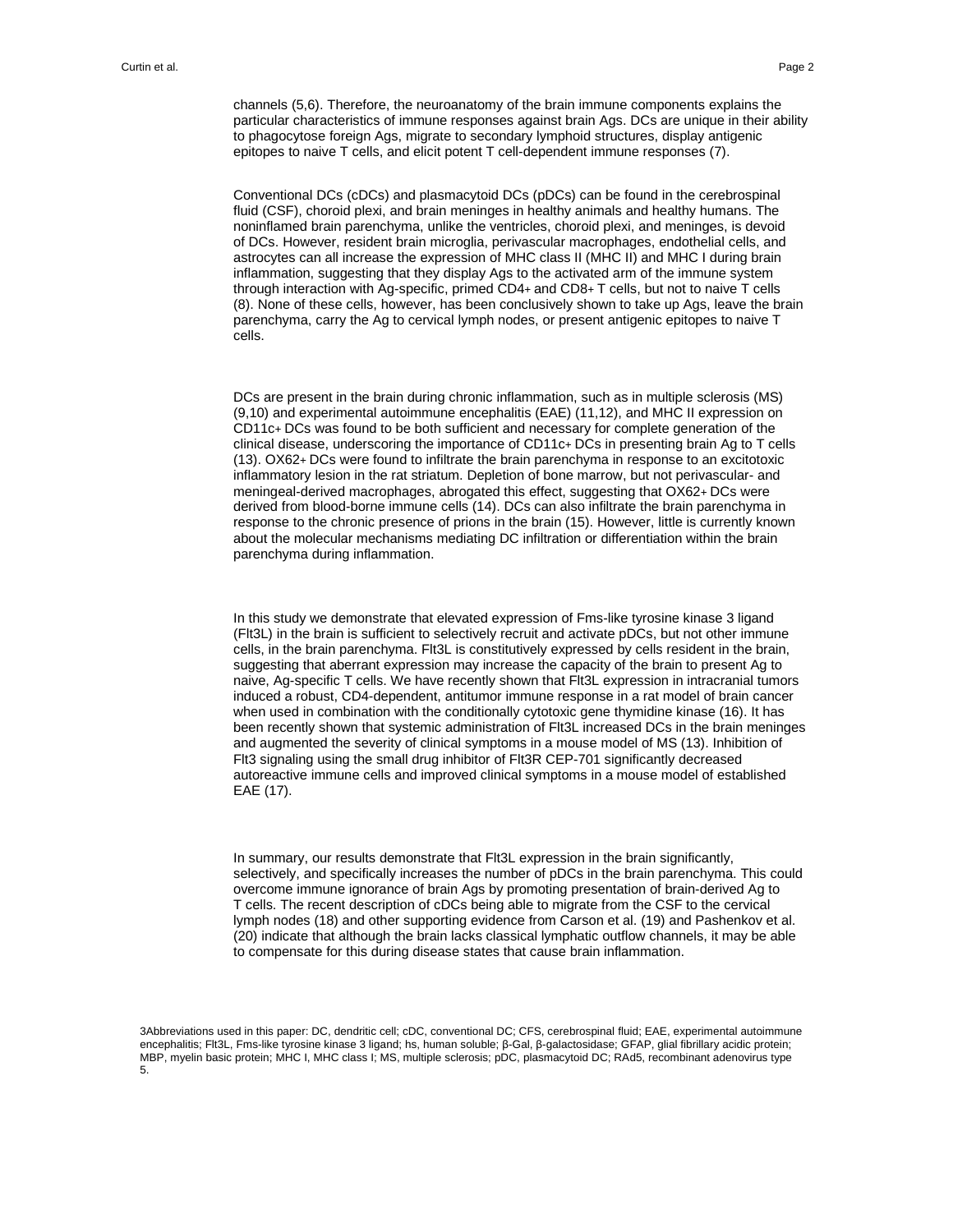#### Materials and Methods

#### Construction of adenoviral vectors

β-Galactosidase (β-Gal) and Flt3L were expressed in the brains of Lewis rats using firstgeneration, replication-defective, recombinant adenovirus type 5 (RAd5) vectors expressing transgenes under transcriptional control of the human CMV major intermediate early promoter within the E1 region. RAd0 is a first-generation adenoviral vector that does not contain any transgene and is used to control total virus load. RAd35 (an adenovirus encoding β-Gal) and RAdFlt3L (an adenovirus encoding human soluble Flt3L) have been described previously (21,22). The methods for adenoviral generation, production, characterization, and scale up and for viral vector purification have been previously described (23,24). The titers were 6.55  $\times$ 1011 IU/ml for RAd0, 1.64 × 1011 IU/ml for RAd35, and 6.55 × 1011 IU/ml for RAd-human serum Flt3L. All viral preparations used were free from replication-competent adenovirus and LPS contamination (24). Viruses were diluted in sterile saline for intracranial injection.

#### Production of anti-Flt3L Abs

We generated rabbit Abs specific for human soluble Flt3L. Briefly, New Zealand White rabbits were immunized three times (14 days apart) with purified peptide CETVFHRVSQDGLDL coupled with keyhole limpet hemocyanin (New England Peptides). This peptide sequence is present in soluble, but not bound, isoforms of human Flt3L and is not conserved with rodent Flt3L isoforms. After the third immunization, the titer of the Ab was verified by ELISA (1/64,000), and whole serum was recovered for characterization by Western blot and immunohistochemistry.

#### Intracranial injection of adenoviral vectors

Male Lewis rats (225–250 g in body weight) were purchased from Harlan Sprague Dawley. All sentinel rats housed in the same colony were specific pathogen free. Animals were anesthetized with ketamine and medatomidine and placed in a stereotaxic frame. The rats were then injected in the right striatum (+1 mm forward from bregma, +3 mm lateral, and −4 mm ventral from the dura) with saline or adenoviral vectors diluted in saline. A hole was drilled in the skull, and the vectors were administered in a volume of 2 μl using a 10-μl Hamilton syringe with a 26-gauge needle. A small pocket was created before the deposition of virus by holding the needle 0.2 mm below the stated ventral coordinates for 1 min before moving up to the stated coordinates and slowly injecting the virus over a period of 2 min. The needle was left in place for an additional 5 min before being carefully removed from the brain.

#### Flow cytometry of brain mononuclear cells

Rats were perfused with 100 ml of heparinized Tyrode's solution 1 or 5 days after intracranial injection of virus or saline. Splenocytes were harvested, and RBC were removed using ammonium chloride and potassium solution. Brains were separated from the meninges and removed from the skull. The area around the injection site was dissected, taking care to avoid the ventricles (Fig. 1A). This tissue was then diced with a razor blade before homogenization in RPMI 1640 medium (Invitrogen Life Technologies) using a glass Tenbroeck homogenizer. Mononuclear cells were purified from brain tissue by centrifugation through a Percoll gradient; mononuclear cells migrate to the interface between 30 and 70% Percoll. Cells were counted and labeled with Abs for analysis by flow cytometry. Briefly, cells were resuspended at 5  $\times$ 105 cells/ml in 1 ml of cell surface staining buffer (0.1 M PBS without Ca2+ and Mg2+ and with 1% FBS and 0.1% sodium azide). Cells were centrifuged, and the supernatant was discarded. The cells were resuspended in 100 μl of cell surface staining buffer containing the combinations of Abs described below and incubated for 30 min at 4°C. After this incubation, the samples were washed in 1 ml of cell surface staining buffer and analyzed by flow cytometry.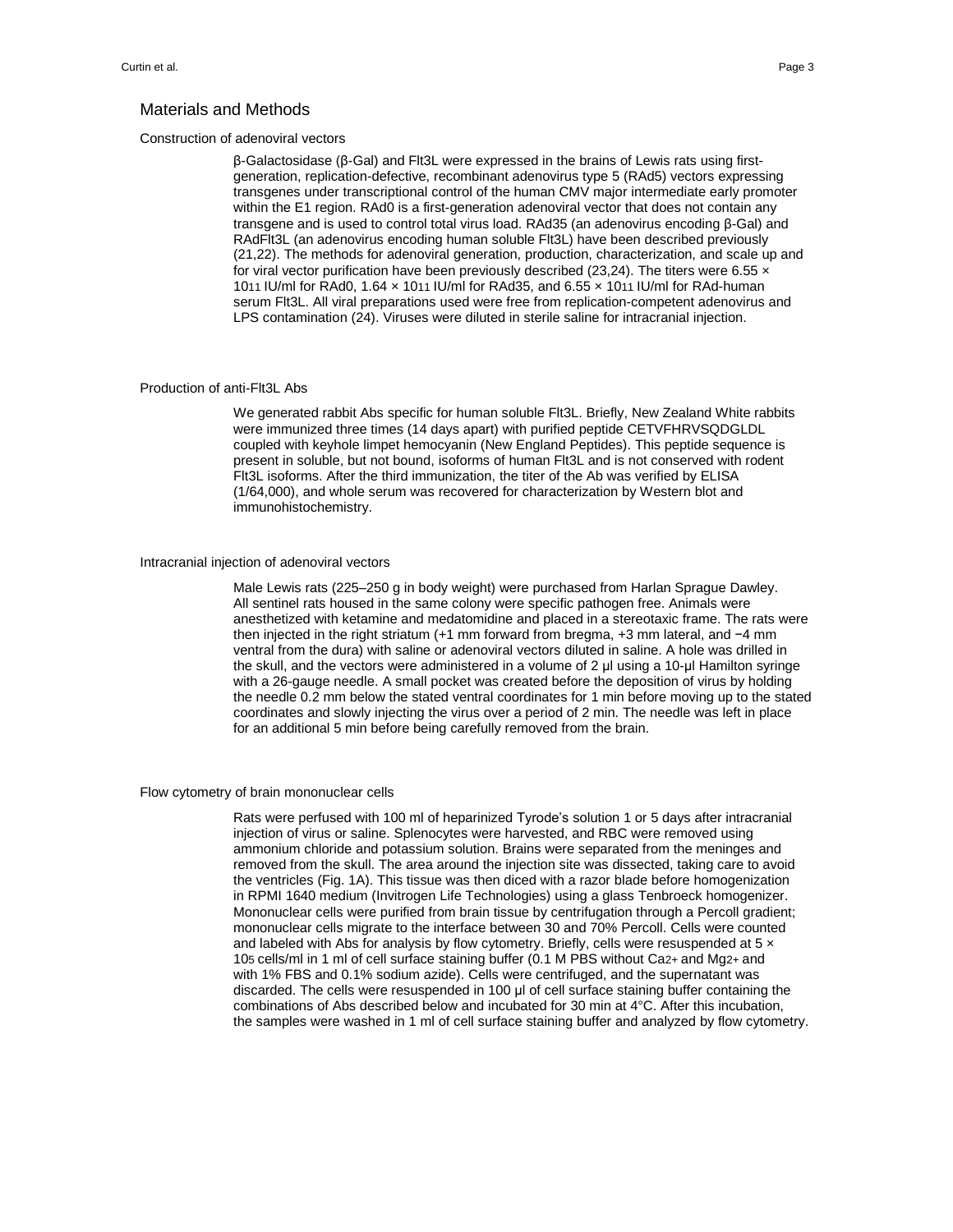All Abs used were purchased from BD Pharmingen unless otherwise indicated. CD3-FITC, CD45R (B220)-PE and CD4-PE/Cy5 were used to distinguish B cells and pDCs. Samples were stained with CD11c-FITC (Serotec), CD45-PE, and CD4-PE/Cy5 to identify cDCs and resident brain microglia. CD3-FITC, CD8a-PE, and CD4-PE/Cy5 were used to label CD4+ and CD8+ T cells. CD3-FITC and CD161a-PE were used to analyze NK cells, NKT cells, and total T cells. CD11b-FITC and CD45-PE were used to stain for macrophages.

#### Immunohistochemistry

Animals were killed by perfusion/fixation with heparinized Tyrode's solution (132 mM NaCl, 1.8 mM CaCl2, 0.32 mM NaH2PO4, 5.56 mM glucose, 11.6 mM NaHCO3, and 2.68 mM KCl), followed by 4% paraformaldehyde in PBS at the desired time points. Brains were removed for immunohistochemical analysis. Fifty-micrometer-thick coronal sections of fixed brains were cut using a Vibratome (Leica VT10005), and free-floating immunohistochemistry was performed as described elsewhere (22,25). Briefly, rabbit anti-Flt3L was used at a concentration of 1/1000 for immunohistochemistry and immunofluorescence. An Axioplan II microscope and imaging software (Zeiss) were used to obtain images of 3,3′ diaminobenzidine-stained cells. For immunofluorescence labeling, rabbit anti-Flt3L was detected using anti-rabbit Alexa 488 (1/1000; Molecular Probes). Guinea pig anti-glial fibrillary acidic protein (anti-GFAP; 1/1000, Advanced Immunochemical) was detected using anti-guinea pig Alexa 647 (1/800; Molecular Probes). Mouse anti-ED1 (1/1000; Serotec), mouse antineuronal-specific nuclear protein (1/1000; Chemicon International), and mouse anti-myelin basic protein (anti-MBP; 1/1000; Chemicon International) were detected with antimouse Alexa 594 (1/800; Molecular Probes). Confocal images were taken using a Leica DMIRE2 microscope with a x63 oil objective and Leica confocal software. Confocal images of each section were taken at a 0.5-μm-thick resolution and were overlaid to produce the final images.

#### RT-PCR from rat brain tissue homogenate

RNA was extracted from rat brain tissue, isolated from striatum tissue dissected as indicated in Fig. 1A and injected 1 or 5 days previously with saline, RAd35, or RAdFlt3L using RNABee reagent (Tel-Test). An RT reaction was set up using 0.5 μg of RNA in each sample and oligo (dT) primer with Moloney murine leukemia virus reverse transcriptase. Primers specific for GAPDH (forward, 5′-ACC ACA GTC CAT GCC ATC AC-3′; reverse, 5′-TCC ACC ACC CTG TTG CTG TA-3′), IFN-α (forward, 5′-CAG CAG ATC CAG AAG DCT CAA RC-3′; reverse, 5'-CAG GCA CAG GGR CTG TGT TT-3';  $D = A$ , G, or T; R = A or G), IFN- $α$ (forward, 5′-TGC TGT GCT TCT CCA CCA CT-3′; reverse, 5′-TAG TCT CAT TCC ACC CAG TGC T-3′), TLR7 (forward, 5′-TTT CCC AGA GCA TAC AGC TCA G-3′; reverse 5′- CAC TCA AGG ACA GAA CTG CTG C-3′), TLR9 (forward, 5′-CCT GGC ACA CAA TGA CAT TCA-3′; reverse, 5′-TAA AGG TCC TCC TCG TCC CA-3′), MHC II (forward, 5′-CCC CAG ATG CCA ATG TGA-3′; reverse, 5′-TCA GAT GCT GTC ACA GCA-3′), and CD80 (forward, 5′-CTG CTG GTT GGT CTA TTC CA-3′; reverse, 5′-TCA GAT TCA GGA TCC TGG GAA-3′) were subsequently used to amplify target sequences from the cDNA using PCR. An annealing temperature of 55°C was used, and the number of cycles is indicated in the figure legends. DNA bands were separated using agarose gel electrophoresis and were visualized using a gel documentation system (Alpha Innotech).

#### Purification of pDCs from brain and spleen

Brain tissue from 30 rat brain hemispheres injected 5 days previously with RAdFlt3L was processed as described above to isolate mononuclear cells. These cells were pooled and stained with CD3-FITC, CD45R-PE, and CD4-PE/Cy5. Spleen cells from a single rat injected with RAdFlt3L 5 days previously were also purified and treated with ammonium chloride and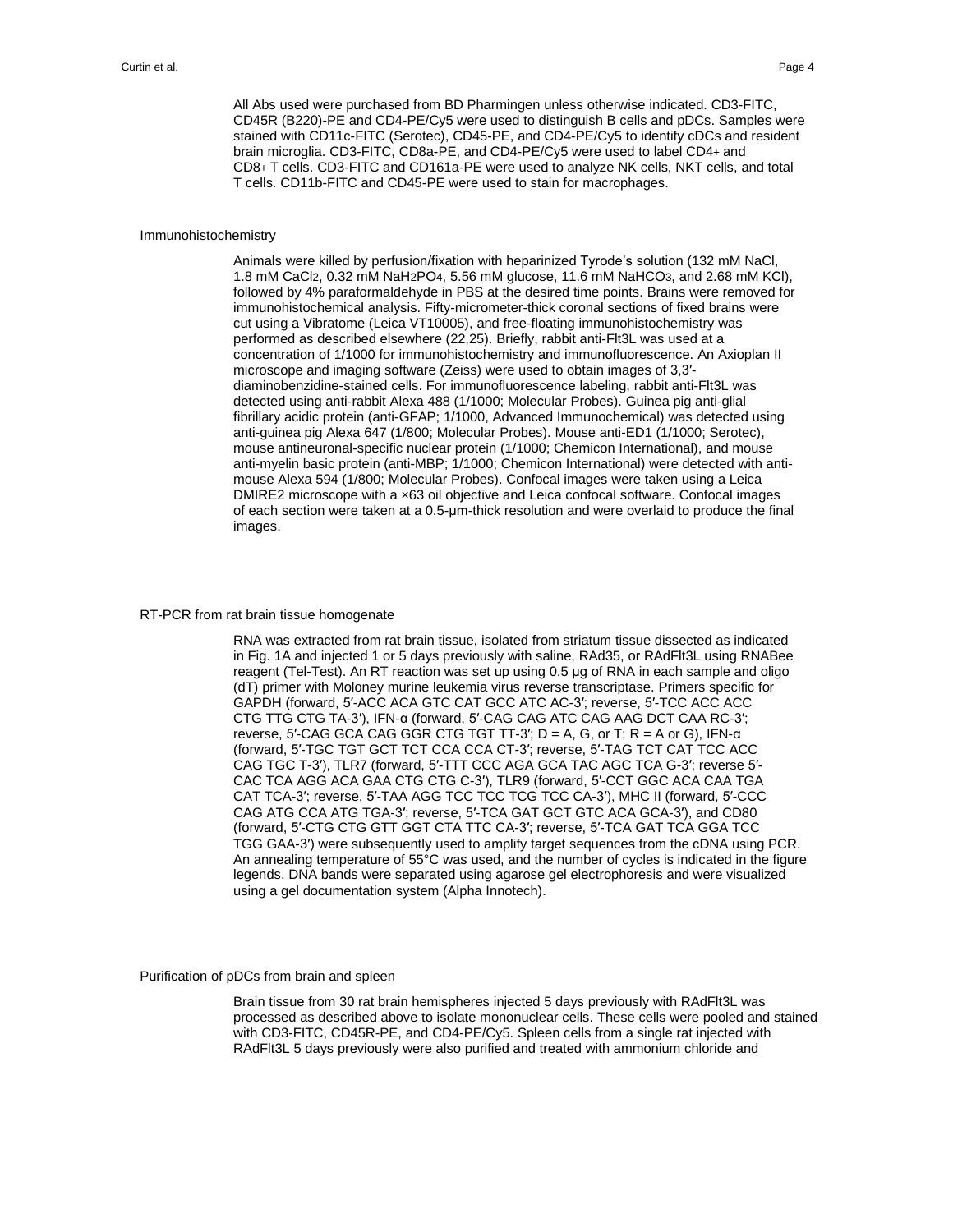potassium solution to remove erythrocytes before staining with CD3-FITC, CD45R-PE, or CD4-PE/Cy5. The pDCs were sorted using an Ario cell sorter (DakoCytomation), gating live leukocytes for CD3−, CD45+, and CD4+. We isolated 10,000 pDCs from the pooled brain mononuclear cells. We also isolated 10,000 pDCs from the spleen as a positive control sample. Five thousand spleen pDCs and 5000 brain pDCs were stimulated with 20 μg/ml CpG for 3 h in X-Vivo10 medium (Cambrex). The remaining 5000 pDCs from spleen and brain were incubated for 3 h in X-Vivo10 medium without CpG. Total RNA was isolated from samples, as outlined above, using RNAbee reagent, and 50 μg of tRNA was used as the carrier nucleic acid during isopropanol and ethanol precipitation steps. RT-PCR was performed as outlined previously.

#### Flt3L ELISA

Blood was collected and allowed to coagulate before centrifugation to isolate serum. Animals were killed by terminal perfusion with heparinized Tyrode's solution. Brains were separated from the meninges and removed from the skull. Blocks of brain tissue around the injection site were homogenized into a single-cell suspension. Multiple freeze-thaw cycles were used to extract cellular protein, which was separated from insoluble tissue by centrifugation and stored on ice until use. Quantikine ELISA kits for rat Flt3L and human Flt3L were purchased from R&D Systems and were used as recommended in the manufacturer's instructions.

#### Statistical analyses

Statistical analysis was performed using one-way nonparametric ANOVA to compare all samples. Grubb's test for outliers was used to remove extraneous data points, and Dunn's multiple comparison was used to compare all samples against saline-injected animals. A difference of p < 0.05 was considered significant.

#### Results

Overexpression of Flt3L within brain: levels and cell type-specific expression

It was important to assess the levels as well as the cell types within the brain that expressed human Flt3L after injection of RAdFlt3L and compare them with the levels of endogenous rodent Flt3L. We used purified recombinant human and mouse Flt3L to confirm that human and rodent Flt3L ELISA kits (R&D Systems) were species specific (Fig. 1B). We assessed by ELISA the concentrations of transgene and endogenous Flt3L expressed in both brain and serum of rats 5 days after intracranial injection of adenoviral vectors. As expected, a high concentration of human Flt3L (>30 pg/mg total brain protein) was observed in the brains of rats injected with RAdFlt3L, whereas no expression was detected in saline- and control virusinjected samples. The concentration of endogenous rat Flt3L expressed in the brain of salineinjected animals (<2 pg/mg total brain protein) was calculated to be >15 times lower than that of human Flt3L transgene in the brains of rats infected with RAdFlt3L, and endogenous levels of Flt3L expression did not change in response to the injection of either RAd35 or RAdFlt3L (Fig. 1C). We also detected >200 pg/ml human Flt3L transgene in rat sera 5 days after infection with RAdFlt3L, indicating that significant quantities of soluble human Flt3L expressed within the brain diffused across the blood-brain barrier and entered the systemic circulation. Endogenous Flt3L expression was not found to change in response to either RAdFlt3L or RAd35, and serum concentrations of human Flt3L in RAdFlt3L-infected animals were >10 fold higher than those of endogenous rat Flt3L (<20 pg/ml; Fig. 1D). These results suggest that increasing the serum concentration of Flt3L by 10-fold (200 pg/ml) is insufficient to significantly expand populations of either pDCs or cDCs in the rat spleen.

Next, we determined which cell types within the brain expressed human Flt3L after intracranial injection of RAdFlt3L. We raised an Ab against human soluble (hs) Flt3L using an epitope not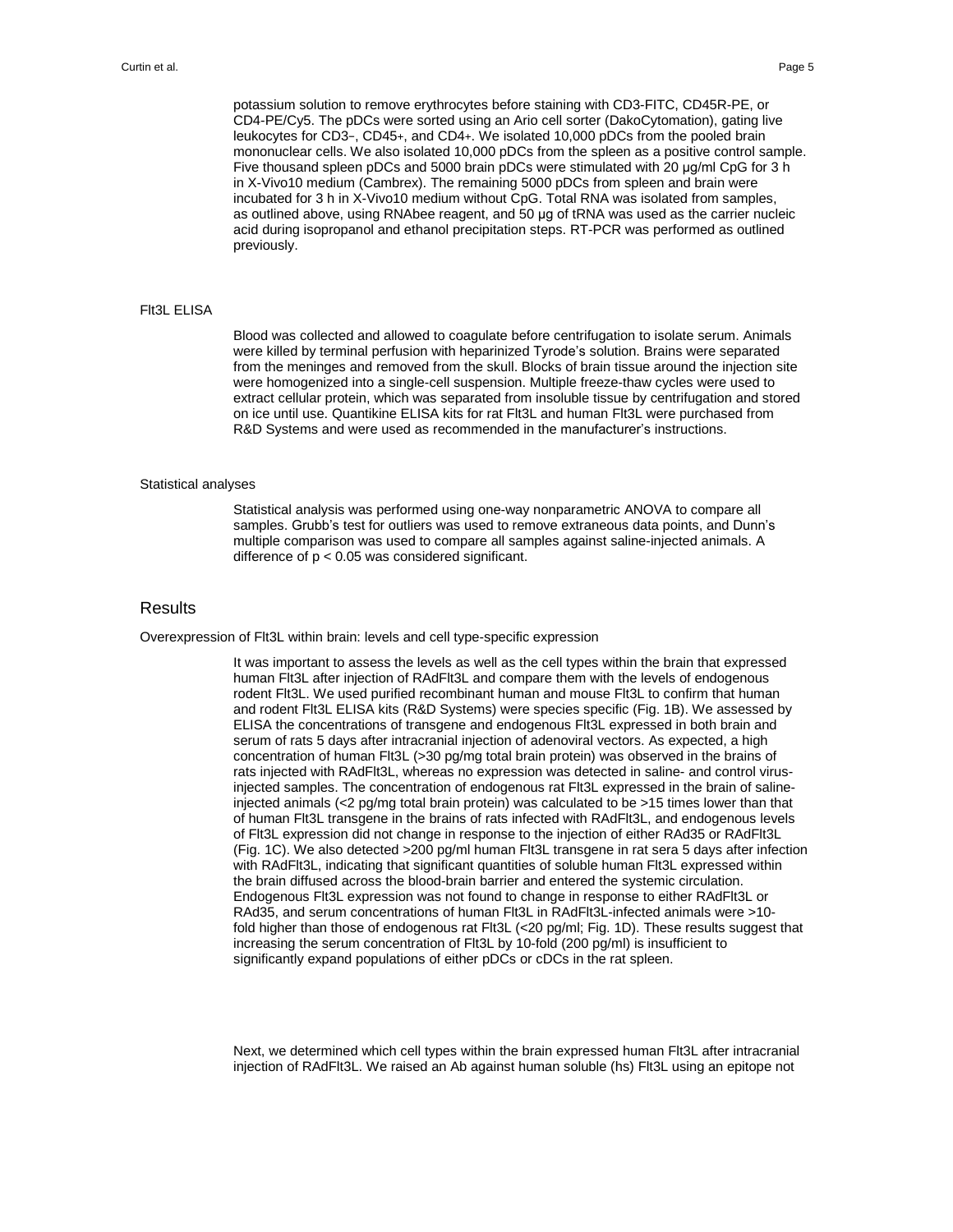present on any rodent or bound human isoform of Flt3L. We tested the specificity of the antiserum for human soluble Flt3L in HEK 293 cells transfected with the human and mouse isoforms of Flt3L (Fig. 1E). Preincubation with a blocking peptide completely blocked immunoreactivity, confirming that the antiserum was specifically binding the Ag against which it was raised (data not shown). We used confocal microscopy to demonstrate that human Flt3L expression in the brain was only evident within the striatum and was predominantly associated with GFAP, a marker of astrocytes (~90%), and MBP, a protein selectively expressed by oligodendrocytes in the brain (~10%; Fig. 1F).

Flt3L increases a putative pDC population (CD3−CD45R+CD4+), but not cDCs, in brain parenchyma

> The brain parenchyma is usually devoid of mature DCs except during brain inflammation, e.g., injection of LPS (26), intracerebral viral infections, or autoimmune diseases (27). It is believed that the absence of a local lymphatic system and resident DCs capable of phagocytosing local Ags and migrating to lymphatic structures, where they can present antigenic epitopes to naive T cells, is a major factor that prevents the induction of Ag-specific immune responses after careful injection of infectious particulate Ag into brain parenchyma (2,4). We hypothesized that the expression of Flt3L in the striatum would induce the migration and differentiation of DC populations within the brain, because Flt3L is sufficient to promote all stages of DC differentiation from precursors. Infiltrating mononuclear cells in the brain were quantified in a 2-mm3 cube of brain tissue surrounding the injection site, carefully dissected to avoid including the ventricular system that constitutively contains DCs (Fig. 1A).

> We found that the average number of pDCs (CD3−CD4+CD45R+) in brain parenchyma increased >50-fold after Flt3L was expressed in the brain for 5 days compared with that after saline only ( $p < 0.001$ ; Fig. 2, A and C). The number of pDCs 5 days after the expression of β-Gal was modestly elevated compared with that after saline; this difference was not statistically significantly ( p > 0.05). The number of pDC in Flt3L-injected animals was significantly higher than that in β-Gal-injected animals ( p < 0.001). This indicates that Flt3L, and not viral particles or other virally expressed proteins, mediated the increase in pDCs in the brain.

> No change in the total number of pDCs was observed after the expression of either Flt3L or β-Gal for 1 day compared with saline (p > 0.05). Low levels of CD4+ cDC (CD4+CD11c+CD45+) were found in the brains of rats injected in the striatum 5 days previously with saline, and this was not increased in rats expressing either β-Gal or hsFlt3L (Fig. 2, B and D), indicating that elevated expression of Flt3L in the brain specifically recruited pDCs, and not cDCs. No CD4− cDCs were detected in any brain samples (Fig. 2B and data not shown). A large population of CD11c+ CD4low immune cells was detected in the brains of animals treated with saline, and this corresponds to a subpopulation of macrophages, but treatment with Flt3L did not elevate these immune cells (Fig. 2B and data not shown).

> To determine whether leakage of Flt3L from the brain into the general circulation could be implicated in the increase in pDCs in the brain, we analyzed DC subpopulations in the spleen after intracranial expression of Flt3L. Although we did detect a significant increase in the serum levels of Flt3L, we did not detect changes in total pDC numbers (Fig. 2, E and F) or cDC numbers (Fig. 2, E and G) in the spleen compared with control animals. This suggests that a high level of intraparenchymal Flt3L, rather than an increase in serum Flt3L, is necessary to increase pDCs in the brain. Thus, our data indicate that pDCs infiltrating from the CSF or brain meninges or differentiation of precursor cells within the brain parenchyma are more likely sources of pDCs observed within the brain parenchyma in response to Flt3L.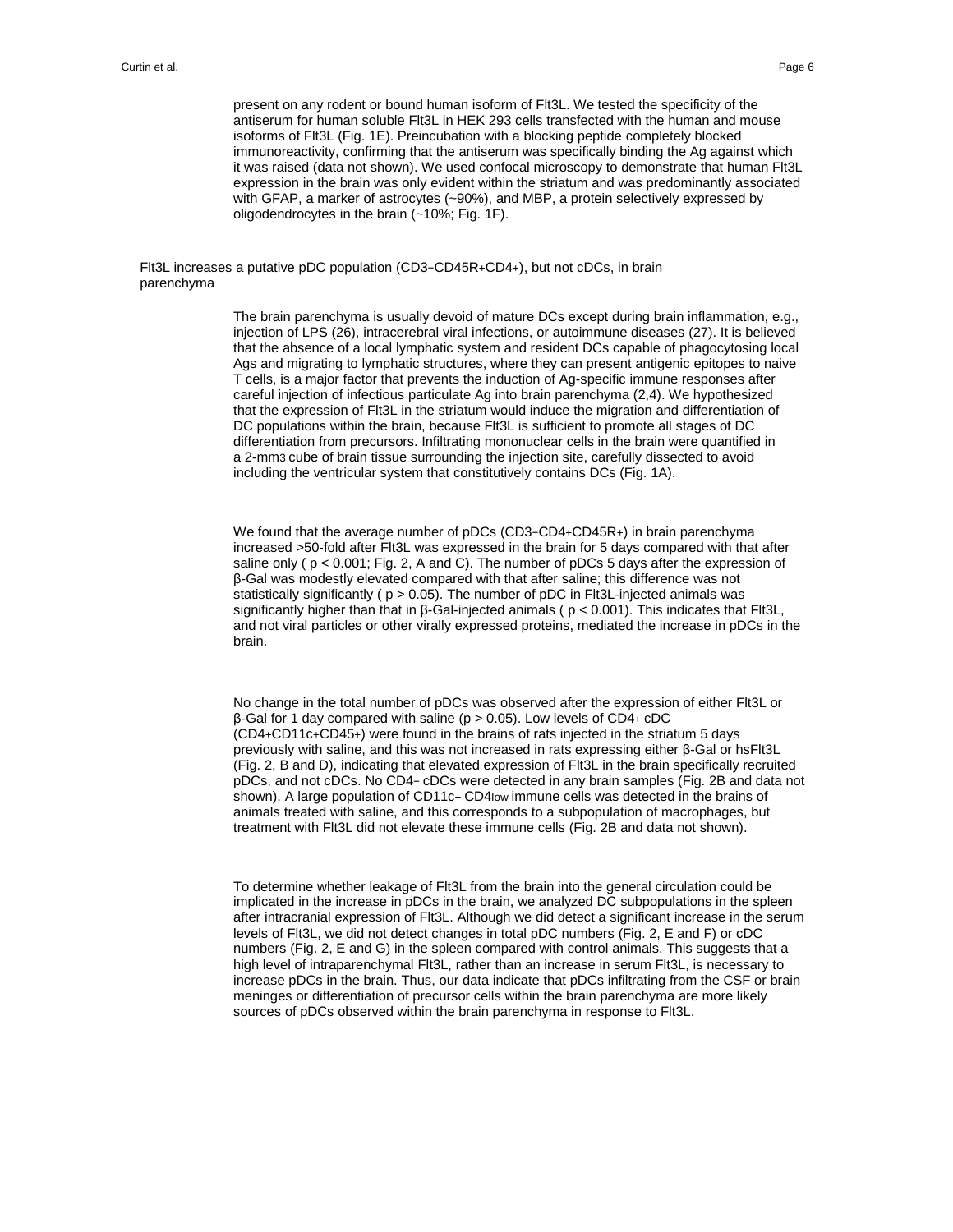Global expression of IFN-α and TLR7 transiently increases in brain parenchyma in response to RAdFlt3L

> Plasmacytoid pDCs, unlike cDCs, secrete very high concentrations of type I IFN in response to viral infections and TLR stimulation, 100- and 1000-fold greater than other cells, including immune cells infected with virus (28). We determined whether the injection of adenoviral vectors alone into the brain was sufficient to induce the expression of IFN-α in the brain. We isolated total RNA from the brain striatum 1 and 5 days after the injection of saline, RAd0, or RAdFlt3L and analyzed the expression of IFN-α. We found that Flt3L expression for 1 day, but not the control vectors, increased the expression of IFN-α (Fig. 2H) and TLR7 (Fig. 2I). IFN-β and TLR9 did not increase (Fig. 2, H and I). This global increase in brain expression of IFN-α and TLR7 in response to Flt3L was transient in nature and returned to basal levels after 5 days (data not shown). However, pDCs were absent from the brain 1 day after the expression of Flt3L. Thus, the global increase in IFN-α and TLR7 expression 1 day after the expression of Flt3L originated from a different cell type, e.g., brain perivascular macrophages or microglia, rather than pDCs.

Putative pDCs (CD3−CD45R+CD4+) isolated from brain constitutively express IFN-α

We verified whether pDCs identified by immunocytochemistry and isolated from the brain after treatment with Flt3L were capable of producing IFN-α. IFN-α expression in response to viral or TLR stimulation (100–1,000 times more than normal cells) is a hallmark of immature pDCs. We used cell sorting to purify CD3−CD45R+CD4+ cells from brain homogenates of rats 5 days after intracranial Flt3L delivery (Fig. 3A). A total of 10,000 pDCs was isolated from 30 brain hemispheres carefully dissected to avoid including any ventricular tissue. We also purified 10,000 pDCs from the spleen of a rat expressing Flt3L in the brain for 5 days as a positive control for pDC function. The pDCs isolated from brain and spleen expressed similar levels of MHC II mRNA, but did not express the costimulatory molecule CD80, indicating that pDCs in the brain and those isolated from the spleen were immature pDCs (Fig. 3B). MHC II-expressing cells in the brain were detected in response to Flt3L expression using confocal microscopy, but CD45R cells did not express detectable levels of MHC II by immunocytochemistry, suggesting that brain pDCs express MHC II mRNA, but do not express enough protein at the membrane to be detected by immunocytochemistry. Most likely this reflects the immature nature of brain pDCs detected (Fig. 3, C and D). Using immunofluorescent labeling of CD45R to identify the anatomical location of pDCs within the brain, we found that pDCs were present throughout the striatum of animals treated with Flt3L. Furthermore, we did not observe any CD45R immunoreactivity in intact meninges from animals 5 days after expression of either β-Gal (Fig. 3E) or Flt3L (Fig. 3F), indicating that the expression of Flt3L in brain parenchyma does not induce pDC infiltration or expansion in brain meninges.

Brain-derived pDCs constitutively expressed IFN-α mRNA (Fig. 3G, left), and incubation with the TLR9 agonist CpG did not further increase the level of IFN-α expression (Fig. 3G, left). As a control, pDCs isolated from the spleen did not express detectable levels of IFN-α, and stimulation with CpG increased the expression of IFN-α mRNA (Fig. 3G, right) as previously reported in spleen-derived pDCs from humans, mice, and rats (29–31). Our data suggest that brain-derived pDCs isolated from Flt3L-treated rats had already been activated in vivo, and TLR9 activation by CpG was unable to further increase the expression of IFN-α.

We used RT-PCR to confirm that both brain- and spleen-derived pDCs expressed TLR9 and confirmed that TLR9 was expressed in the absence of CpG stimulation (Fig. 3H). Surprisingly, we found that incubation of spleen-derived pDCs with CpG reduced the expression of TLR9 mRNA (Fig. 3H, right), indicating a possible mechanism by which pDCs can become refractory to additional stimulation with CpG by down-modulating the expression of components of the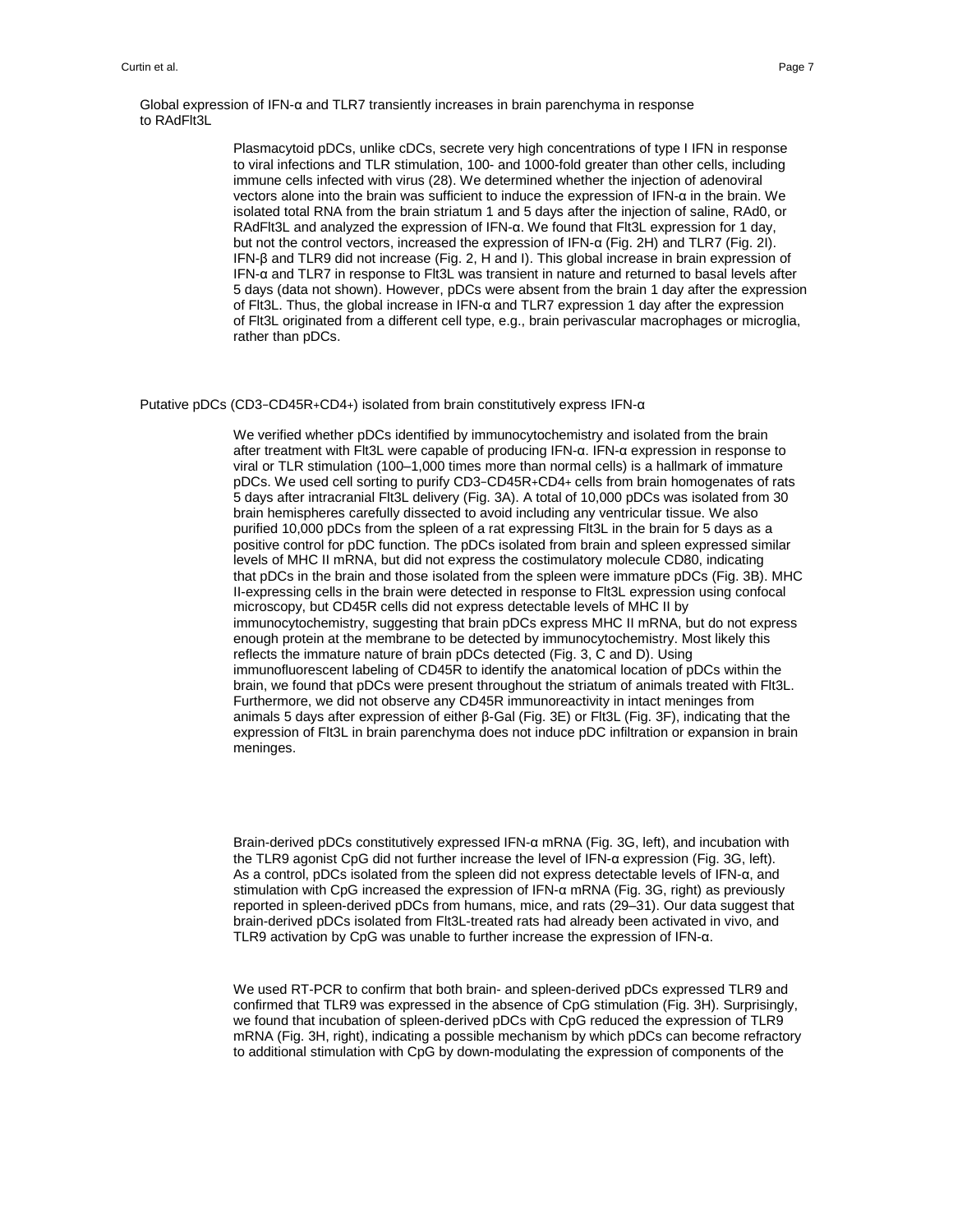TLR9 signal transduction pathway, including TLR9. In addition, the expression of TLR9 in unstimulated, brain-derived pDCs (Fig. 3H, left) was much lower than that of spleen-derived pDCs (Fig. 3H, right), and this may reflect a previous encounter with TLR agonist in the brain that induced IFN-α expression and a subsequent refractory phenotype to additional stimulation with the TLR9 agonist CpG.

pDCs (CD3−CD45R+CD4+) recruited to the brain by Flt3L do not express B cell markers

CD45R/B220 is expressed by pDCs, but not cDCs, and can be used to separate these two subclasses of DC. CD45R is also expressed on many B cells throughout their development from the pro-B cell stage onward. Although most B cells do not express CD4, we tried to establish whether the CD45R+ CD4+ population infiltrating the brain in response to RAdFlt3L was pDC or a sub-population of B cells. We counterstained CD45R+ cells purified from Flt3Lexpressing brains with Abs that bind to CD4 and either Igκ or Igλ. Igκ and Igλ are L chain components of the BCR, and cell surface expression of either Igκ or Igλ is first detected on immature B cells and is thereafter present throughout their subsequent development. We did not detect any significant population of CD4+CD45R+ cells (Fig. 4A) that also expresses either Igκ (Fig. 4B) or Igλ (Fig. 4C). This confirms that the infiltrating population of CD3−CD45R+CD4+ cells was not B cells. Plasma cells are terminally differentiated B cells that have low surface expression of BCR and stain negatively for Igκ and Igλ by flow cytometry. However, it is extremely unlikely that we were detecting plasma cells in the brain in response to Flt3L, because plasma cells are usually sequestered in T cell zones of secondary lymphoid organs, do not express CD4, require a longer incubation time to develop (i.e., Ag-specific T cells must first be activated before an Ab-dependent immune response can occur), and do not express CD45R.

Expression of Flt3L in brain specifically does not increase the numbers of other immune cells in brain parenchyma

> To determine whether increased expression of Flt3L could also promote the expansion of other immune cell populations within the brain, we analyzed the numbers of B cells, T cells, NK cells, NKT cells, macrophages, and microglia within the CNS before and after the expression of Flt3L. No significant increase in other immune cells was observed in response to Flt3L after expression in the brain for either 1 or 5 days (Fig. 5). Acute inflammation due to injection trauma or viral vectors was evident 1 day after injection; however, this increase was transient in nature, and all populations of immune cells in the brain, except NK cells (Fig. 5, C and J; p < 0.01), had returned to background levels 5 days after injection into the brain. Furthermore, Flt3L did not significantly alter any immune cell population in the spleen (Fig. 6), indicating that increased expression of Flt3L in the brain acts exclusively on local populations of pDCs.

#### Discussion

Ags localized exclusively within the brain parenchyma, including tumor Ags, fail to prime a systemic immune response (1–3). This failure of infectious, particulate, or tumor Ags to prime the immune system is due in part to the absence of afferent professional APCs, such as DCs, within the naive, noninflamed brain parenchyma. However, DCs have been found in the brains of MS patients, and this was associated with elevated CCR7 production by myeloid cells (10). Elevated DC levels in the brain promote the clinical severity of EAE (13), implicating DCs in the maintenance of chronic immune responses in the brain. Additionally, MHC II expression exclusively on CD11c+ DCs is permissive for complete EAE induction, indicating a crucial role for CD11c+ DCs in initiating immune responses against brain Ags. Prolonged exposure of the immune system to myelin Ag was required for the development of EAE (8), suggesting that the immune system encounters brain Ag in the absence of chronic inflammation. This, in turn, implies that DCs or other APCs can encounter brain Ag before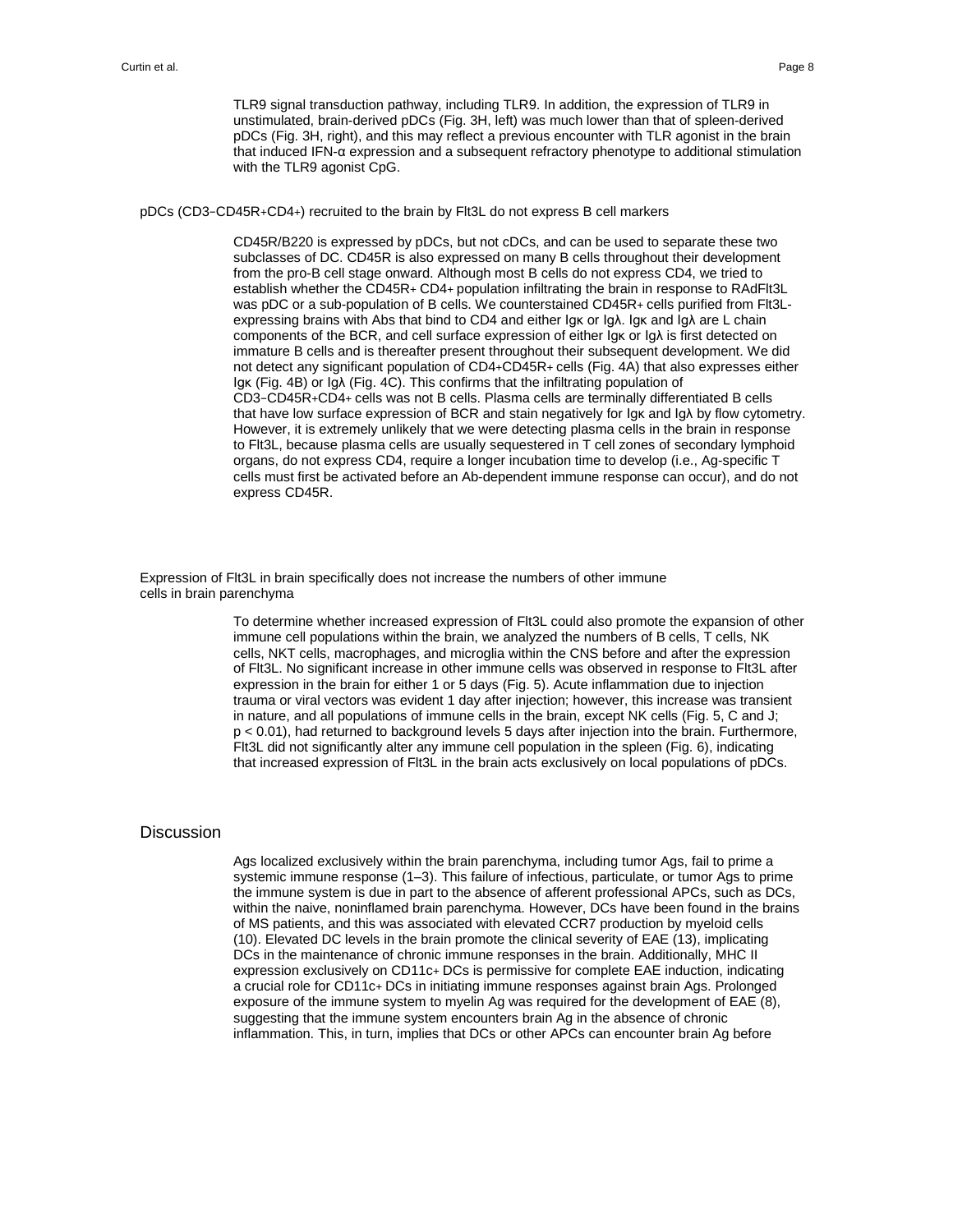chronic inflammation. A cell type located within the naive brain, able to pick up Ag and transport it to the cervical lymph nodes, has not yet been indisputably described.

Flt3L is a cytokine related to c-Kit and stem cell factor that binds to the Flt3R expressed on immature hemopoietic cells, especially DC precursors (32,33). We have recently shown that the expression of Flt3L in an intracranial tumor dramatically improved rat survival in an immune-mediated manner (22). Addition of the cytotoxic gene thymidine kinase was able to improve long-term survival still further, with 70% of animals surviving for up to 1 year, when all other viruses tested alone or in combination failed. Depletion of CD4+ T cells and macrophages completely abrogated these therapeutic effects, highlighting the fundamental role of Flt3L expression in the brain in stimulating innate and adaptive immune responses against brain tumor Ag (16). The normal function of Flt3L in the brain is to promote neuronal survival in combination with nerve growth factor (34) and is expressed by microglia in vitro, although whether other cells also contribute to the level of endogenous brain Flt3L is not known (35). We hypothesized that the expression of Flt3L within the brain stimulates the migration of DCs to brain parenchyma.

Previous work revealed that DCs in the brain are located in the CSF, meninges, and subarachnoid space (36). We found that the expression of Flt3L in the striatum induced the infiltration of pDCs into brain parenchyma. We did not observe any evidence of cDCs in brain parenchyma in response to Flt3L using markers for cDCs by either flow cytometry or confocal microscopy. Furthermore, other immune cells, including T cells, B cells, NK cells, NKT cells, and macrophages, were not significantly elevated, suggesting that Flt3L expression within the brain is acting specifically on the pDC subpopulation. The population of brain-infiltrating pDCs after the expression of Flt3L appeared to be an immature, lineage-committed pDC. In support of this, MHC II expression was low and could not be detected in CD45R+ cells infiltrating the brain when analyzed by confocal microscopy. This is consistent with previously published descriptions of pDCs, where it has been shown that pDCs isolated from the bone marrow lack expression of MHC II protein (37). We did, however, detect MHC II mRNA extracted from purified, brain-derived pDCs, and the levels of expression closely correlated with those of spleen pDCs. In addition, these cells were not found to express the costimulatory molecule CD80, indicating that pDCs in the brain had not fully matured into APCs. Immature, IFN-α-producing pDCs do not express the co-stimulatory molecules CD80 and CD86 and have been shown to be incapable of driving Ag-specific T cell proliferation (28).

We found that brain-derived pDCs purified from brain tissue homogenate 5 days after the injection of RAdFlt3L constitutively expressed high levels of IFN-α, a hallmark of activated, immature pDCs. These cells were refractory to subsequent stimulation with CpG, whereas IFN-α expression in naive spleen pDCs from the same animals required stimulation with CpG. It has recently been reported that TLR9 is required for IFN-α expression in pDCs, but after 24 h, IFN-α synthesis becomes refractory to additional stimulation by the same or different viruses (H. Kanzler, W. Cao, and Y.-J. Liu, unpublished observations; reported in Ref. 28). This was consistent with our observations and suggests that pDCs infiltrating brain parenchyma in response to Flt3L are activated to constitutively produce IFN-α (Fig. 7). However, future studies are required to confirm whether TLR9 stimulation in brain pDCs can create a refractory phenotype to further TLR9 stimulation.

The presence of immature pDCs has been associated with promoting tolerance to brain Ags. Freshly isolated human pDCs induce CD4+ T cell anergy (38), and it has been reported that immature pDCs activated by CpG can differentiate naive T cells into regulatory T cells (39). Immature pDCs are present in early stages of breast cancer and have been associated with a marked reduction in survival. These cells are nonactivated pDCs and appear to promote immune tolerance against tumor Ag (40). However, activated pDCs possess the capacity to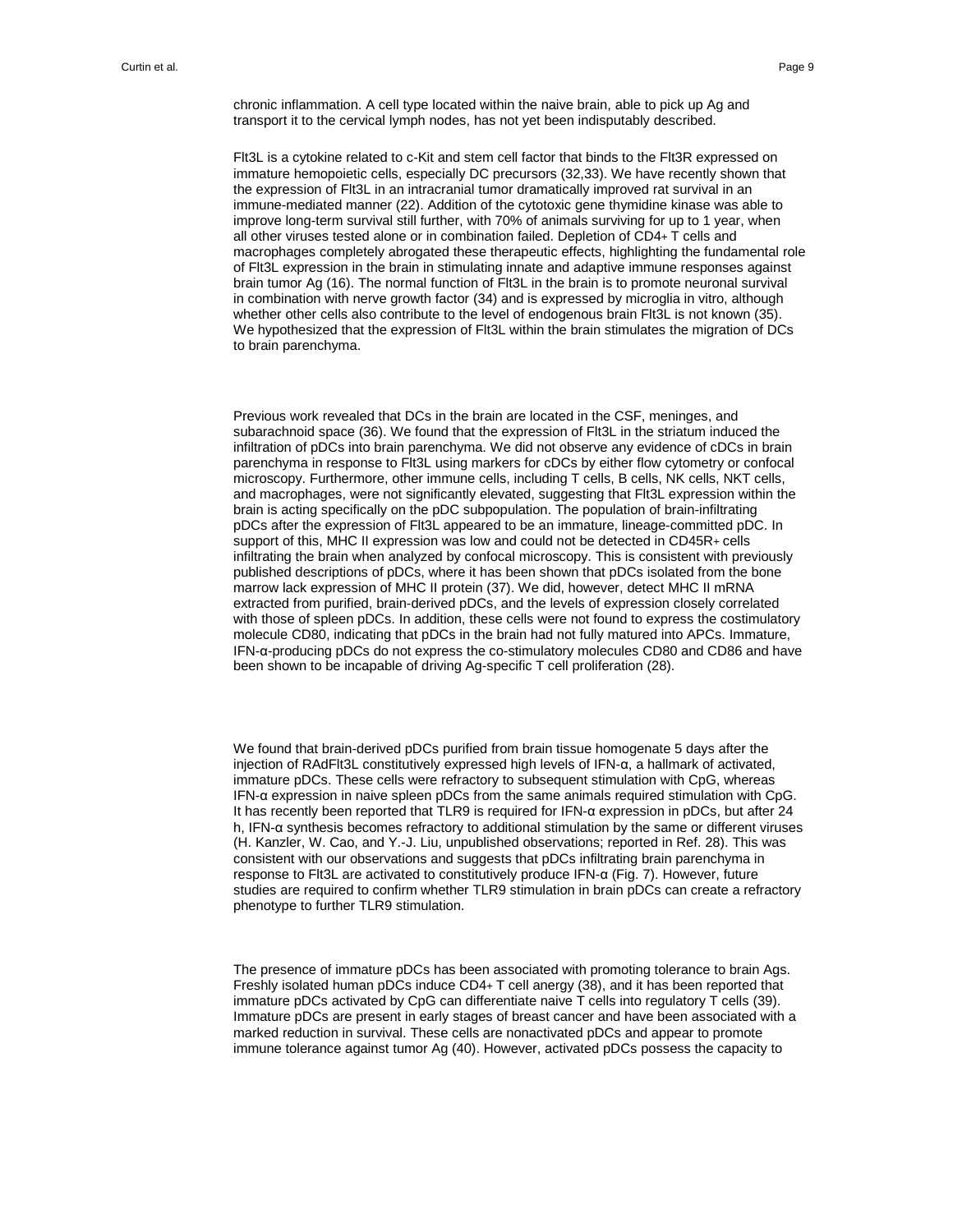enhance cDC-mediated T cell activation (28) and can mature into APCs by increasing the expression of CD40 and CD86 costimulatory molecules and MHC II in response to TLR7 or TLR9 stimulation (28,41). Mature pDCs with increased MHC II and costimulatory molecule expression (42) can induce the expansion of CD8+ T cells and Th1-polarized CD4+ T cells against endogenous Ag (43). Our results indicate that Flt3L alone recruits IFN-α-producing, immature pDCs into the brain.

Infiltrating pDCs within the brain parenchyma in response to Flt3L may come from a number of potential sources, including peripheral sites, such as the spleen, or local sites, including the CSF and meninges, or from differentiation of precursor cells within brain parenchyma. We did not observe any expansion of peripheral populations of pDCs, suggesting that infiltration of blood-derived pDCs across the blood-brain barrier was not responsible for the elevated number of brain DCs in response to Flt3L expression (14). Therefore, local sources of DCs, such as the meninges and choroid plexus, are more likely sources of pDCs infiltrating the brain (44). Another potential local source of pDC precursor cells is resident brain microglia. Brain microglia are derived from precursor monocytes that migrate into the brain during fetal development (45) and have a very low turnover in adults. Microglia express markers common to macrophages and DCs and treatment of enriched microglial cultures from healthy adult mouse brains with GM-CSF and CD40L induced the expansion of DCs, suggesting that cells that can serve as DC precursors were present in the enriched microglial culture (12) unless the culture contained the choroids plexus and ventricles, which it most certainly did. Mouse neonatal microglial cells were demonstrated to express c-Kit, but not Flt3R (46). In addition, Flt3L neither induced the proliferation of neonatal microglial cells (46) nor stimulated the differentiation of DCs from adult microglial cells in vitro (12). Consistent with these data, we did not find any evidence for increased proliferation of microglia within the brain in response to Flt3L, and the evidence from the literature suggests that microglia are not capable of differentiating into pDCs in response to Flt3L. However, this does not rule out the presence of progenitor immune cells within the brain as the source of pDCs.

In conclusion, we have demonstrated that elevated expression of Flt3L induces an increase in the number of IFN-α-producing, immature pDCs within brain parenchyma. This finding has important implications in the field of neuroimmunology. By increasing the level of Flt3L within the brain, we can increase the number of pDCs and stimulate immune responses against foreign Ags located within the brain, such as tumor Ag (16,22). Our data suggest that it is possible to recruit pDCs into brain parenchyma by manipulating the brain microenvironment. This opens up the possibility of manipulating the priming of adaptive immune responses against foreign Ags from the brain in situ and could, in turn, give rise to novel therapeutic approaches to treat brain infections or tumors.

#### Acknowledgements

We are grateful for the graphical and editorial contributions of Ivan DiStefano, and we also thank the academic and administrative leadership of Dr. Shlomo Melmed, Richard Katzman, and David Meyer.

#### References

- 1. Thomas CE, Schiedner G, Kochanek S, Castro MG, Lowenstein PR. Peripheral infection with adenovirus causes unexpected long-term brain inflammation in animals injected intracranially with first-generation, but not with high-capacity, adenovirus vectors: toward realistic long-term neurological gene therapy for chronic diseases. Proc Natl Acad Sci USA 2000;97:7482–7487. [PubMed: 10840055]
- 2. Lowenstein PR. Immunology of viral-vector-mediated gene transfer into the brain: an evolutionary and developmental perspective. Trends Immunol 2002;23:23–30. [PubMed: 11801451]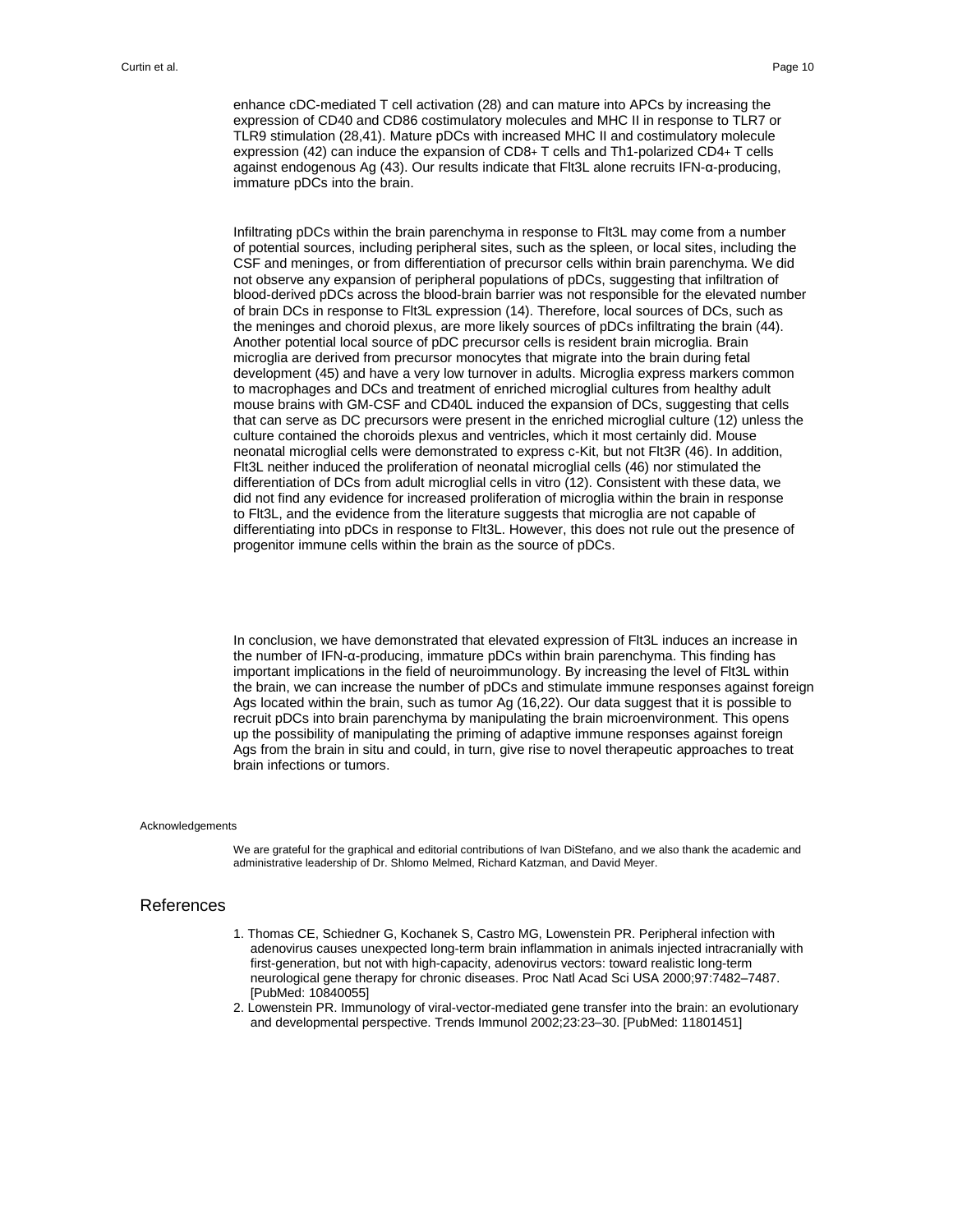- 3. Thomas CE, Schiedner G, Kochanek S, Castro MG, Lowenstein PR. Preexisting antiadenoviral immunity is not a barrier to efficient and stable transduction of the brain, mediated by novel high capacity adenovirus vectors. Hum Gene Ther 2001;12:839–846. [PubMed: 11339900]
- 4. Perry VH. A revised view of the central nervous system microenvironment and major histocompatibility complex class II antigen presentation. J Neuroimmunol 1998;90:113–121. [PubMed: 9817438]
- 5. Fabry Z, Raine CS, Hart MN. Nervous tissue as an immune compartment: the dialect of the immune response in the CNS. Immunol Today 1994;15:218–224. [PubMed: 8024682]
- 6. Owens T, Babcock A. Immune response induction in the central nervous system. Front Biosci 2002;7:d427–d438. [PubMed: 11815294]
- 7. McKenna K, Beignon AS, Bhardwaj N. Plasmacytoid dendritic cells: linking innate and adaptive immunity. J Virol 2005;79:17–27. [PubMed: 15596797]
- 8. McMahon EJ, Bailey SL, Castenada CV, Waldner H, Miller SD. Epitope spreading initiates in the CNS in two mouse models of multiple sclerosis. Nat Med 2005;11:335–339. [PubMed: 15735651]
- 9. Plumb J, Armstrong MA, Duddy M, Mirakhur M, McQuaid S. CD83-positive dendritic cells are present in occasional perivascular cuffs in multiple sclerosis lesions. Mult Scler 2003;9:142–147. [PubMed: 12708809]
- 10. Kivisakk P, Mahad DJ, Callahan MK, Sikora K, Trebst C, Tucky B, Wujek J, Ravid R, Staugaitis SM, Lassmann H, et al. Expression of CCR7 in multiple sclerosis: implications for CNS immunity. Ann Neurol 2004;55:627–638. [PubMed: 15122702]
- 11. Serafini B, Columba-Cabezas S, Di Rosa F, Aloisi F. Intracerebral recruitment and maturation of dendritic cells in the onset and progression of experimental autoimmune encephalomyelitis. Am J Pathol 2000;157:1991–2002. [PubMed: 11106572]
- 12. Fischer HG, Reichmann G. Brain dendritic cells and macrophages/microglia in central nervous system inflammation. J Immunol 2001;166:2717–2726. [PubMed: 11160337]
- 13. Greter M, Heppner FL, Lemos MP, Odermatt BM, Goebels N, Laufer T, Noelle RJ, Becher B. Dendritic cells permit immune invasion of the CNS in an animal model of multiple sclerosis. Nat Med 2005;11:328–334. [PubMed: 15735653]
- 14. Newman TA, Galea I, van Rooijen N, Perry VH. Blood-derived dendritic cells in an acute brain injury. J Neuroimmunol 2005;166:167–172. [PubMed: 16005526]
- 15. Rosicarelli B, Serafini B, Sbriccoli M, Lu M, Cardone F, Pocchiari M, Aloisi F. Migration of dendritic cells into the brain in a mouse model of prion disease. J Neuroimmunol 2005;165:114–120. [PubMed: 15949848]
- 16. Ali S, King GD, Curtin JF, Candolfi M, Xiong W, Liu C, Puntel M, Cheng Q, Prieto J, Ribas A, et al. Combined immunostimulation and conditional cytotoxic gene therapy provide long-term survival in a large glioma model. Cancer Res 2005;65:7194–7204. [PubMed: 16103070]
- 17. Whartenby KA, Calabresi PA, McCadden E, Nguyen B, Kardian D, Wang T, Mosse C, Pardoll DM, Small D. Inhibition of FLT3 signaling targets DCs to ameliorate autoimmune disease. Proc Natl Acad Sci USA 2005;102:16741–16746. [PubMed: 16272221]
- 18. Hatterer E, Davoust N, Didier-Bazes M, Vuaillat C, Malcus C, Belin MF, Nataf S. How to drain without lymphatics? Dendritic cells migrate from the cerebrospinal fluid to the B-cell follicles of cervical lymph nodes. Blood 2006;107:806–812. [PubMed: 16204309]
- 19. Carson MJ, Reilly CR, Sutcliffe JG, Lo D. Disproportionate recruitment of CD8+ T cells into the central nervous system by professional antigen-presenting cells. Am J Pathol 1999;154:481–494. [PubMed: 10027406]
- 20. Pashenkov M, Huang YM, Kostulas V, Haglund M, Soderstrom M, Link H. Two subsets of dendritic cells are present in human cerebrospinal fluid. Brain 2001;124:480–492. [PubMed: 11222448]
- 21. Wilkinson GW, Akrigg A. Constitutive and enhanced expression from the CMV major IE promoter in a defective adenovirus vector. Nucleic Acids Res 1992;20:2233–2239. [PubMed: 1317548]
- 22. Ali S, Curtin JF, Zirger JM, Xiong W, King GD, Barcia C, Liu C, Puntel M, Goverdhana S, Lowenstein PR, et al. Inflammatory and anti-glioma effects of an adenovirus expressing human soluble Fms-like tyrosine kinase 3 ligand (hsFlt3L): treatment with hsFlt3L inhibits intracranial glioma progression. Mol Ther 2004;10:1071–1084. [PubMed: 15564139]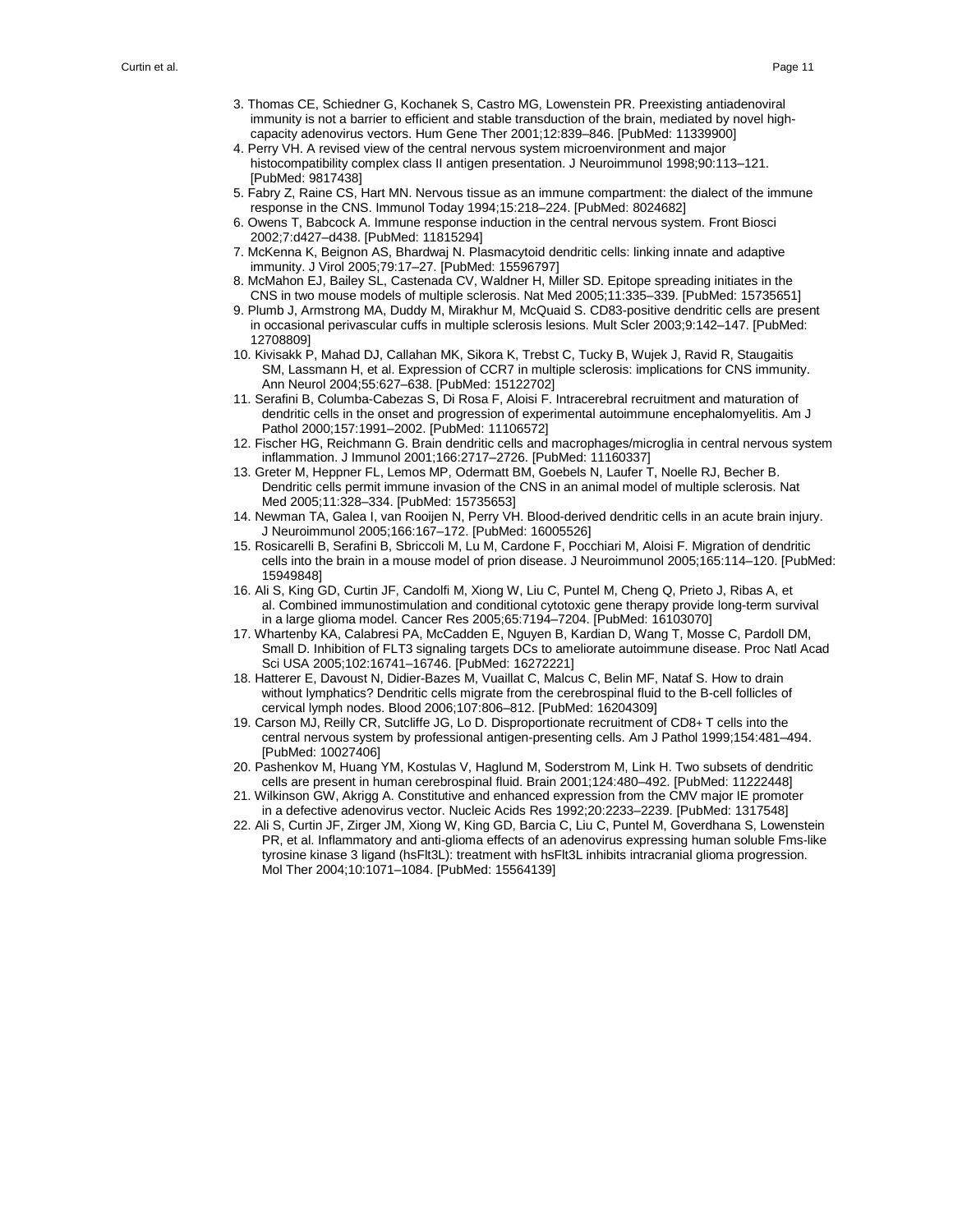- 23. Shering AF, Bain D, Stewart K, Epstein AL, Castro MG, Wilkinson GW, Lowenstein PR. Cell type specific expression in brain cell cultures from a short human cytomegalovirus major immediate early promoter depends on whether it is inserted into herpesvirus or adenovirus vectors. J Gen Virol 1997;78:445–459. [PubMed: 9018068]
- 24. Southgate, T.; Kingston, P.; Castro, MG. Gene transfer into neural cells in vivo using adenoviral vectors. In: Gerfen, CR.; McKay, R.; Rogawski, MA.; Sibley, DR.; Skolnick, P., editors. Current Protocols in Neuroscience. 4.23.1–4.23.40. Wiley & Sons; New York: 2000. p. 4.23.21-24.23.40.
- 25. Dewey RA, Morrissey G, Cowsill CM, Stone D, Bolognani F, Dodd NJ, Southgate TD, Klatzmann D, Lassmann H, Castro MG, et al. Chronic brain inflammation and persistent herpes simplex virus 1 thymidine kinase expression in survivors of syngeneic glioma treated by adenovirus-mediated gene therapy: implications for clinical trials. Nat Med 1999;5:1256–1263. [PubMed: 10545991]
- 26. Perry VH, Andersson PB. The inflammatory response in the CNS. Neuropathol Appl Neurobiol 1992;18:454–459. [PubMed: 1454134]
- 27. Pashenkov M, Teleshova N, Link H. Inflammation in the central nervous system: the role for dendritic cells. Brain Pathol 2003;13:23–33. [PubMed: 12580542]
- 28. Liu YJ. IPC: professional type 1 interferon-producing cells and plasmacytoid dendritic cell precursors. Annu Rev Immunol 2005;23:275–306. [PubMed: 15771572]
- 29. Asselin-Paturel C, Boonstra A, Dalod M, Durand I, Yessaad N, Dezutter-Dambuyant C, Vicari A, O'Garra A, Biron C, Briere F, et al. Mouse type I IFN-producing cells are immature APCs with plasmacytoid morphology. Nat Immunol 2001;2:1144–1150. [PubMed: 11713464]
- 30. Cella M, Jarrossay D, Facchetti F, Alebardi O, Nakajima H, Lanzavecchia A, Colonna M. Plasmacytoid monocytes migrate to inflamed lymph nodes and produce large amounts of type I interferon. Nat Med 1999;5:919–923. [PubMed: 10426316]
- 31. Siegal FP, Kadowaki N, Shodell M, Fitzgerald-Bocarsly PA, Shah K, Ho S, Antonenko S, Liu YJ. The nature of the principal type 1 interferon-producing cells in human blood. Science 1999;284:1835–1837. [PubMed: 10364556]
- 32. Lyman SD, James L, Vanden Bos T, de Vries P, Brasel K, Gliniak B, Hollingsworth LT, Picha KS, McKenna HJ, Splett RR, et al. Molecular cloning of a ligand for the flt3/flk-2 tyrosine kinase receptor: a proliferative factor for primitive hematopoietic cells. Cell 1993;75:1157–1167. [PubMed: 7505204]
- 33. Lyman SD, Jacobsen SE. c-Kit ligand and Flt3 ligand: stem/progenitor cell factors with overlapping yet distinct activities. Blood 1998;91:1101–1134. [PubMed: 9454740]
- 34. Brazel CY, Ducceschi MH, Pytowski B, Levison SW. The FLT3 tyrosine kinase receptor inhibits neural stem/progenitor cell proliferation and collaborates with NGF to promote neuronal survival. Mol Cell Neurosci 2001;18:381–393. [PubMed: 11640895]
- 35. Meeuwsen S, Bsibsi M, Persoon-Deen C, Ravid R, van Noort JM. Cultured human adult microglia from different donors display stable cytokine, chemokine and growth factor gene profiles but respond differently to a pro-inflammatory stimulus. Neuroimmunomodulation 2005;12:235–245. [PubMed: 15990454]
- 36. Matyszak MK V, Perry H. The potential role of dendritic cells in immune-mediated inflammatory diseases in the central nervous system. Neuroscience 1996;74:599–608. [PubMed: 8865208]
- 37. Diao J, Winter E, Chen W, Cantin C, Cattral MS. Characterization of distinct conventional and plasmacytoid dendritic cell-committed precursors in murine bone marrow. J Immunol 2004;173:1826–1833. [PubMed: 15265914]
- 38. Kuwana M. Induction of anergic and regulatory T cells by plasmacytoid dendritic cells and other dendritic cell subsets. Hum Immunol 2002;63:1156–1163. [PubMed: 12480259]
- 39. Moseman EA, Liang X, Dawson AJ, Panoskaltsis-Mortari A, Krieg AM, Liu YJ, Blazar BR, Chen W. Human plasmacytoid dendritic cells activated by CpG oligodeoxynucleotides induce the generation of CD4+CD25+ regulatory T cells. J Immunol 2004;173:4433–4442. [PubMed: 15383574]
- 40. Treilleux I, Blay JY, Bendriss-Vermare N, Ray-Coquard I, Bachelot T, Guastalla JP, Bremond A, Goddard S, Pin JJ, Barthelemy-Dubois C, et al. Dendritic cell infiltration and prognosis of early stage breast cancer. Clin Cancer Res 2004;10:7466–7474. [PubMed: 15569976]
- 41. Asselin-Paturel C, Trinchieri G. Production of type I interferons: plasmacytoid dendritic cells and beyond. J Exp Med 2005;202:461–465. [PubMed: 16103406]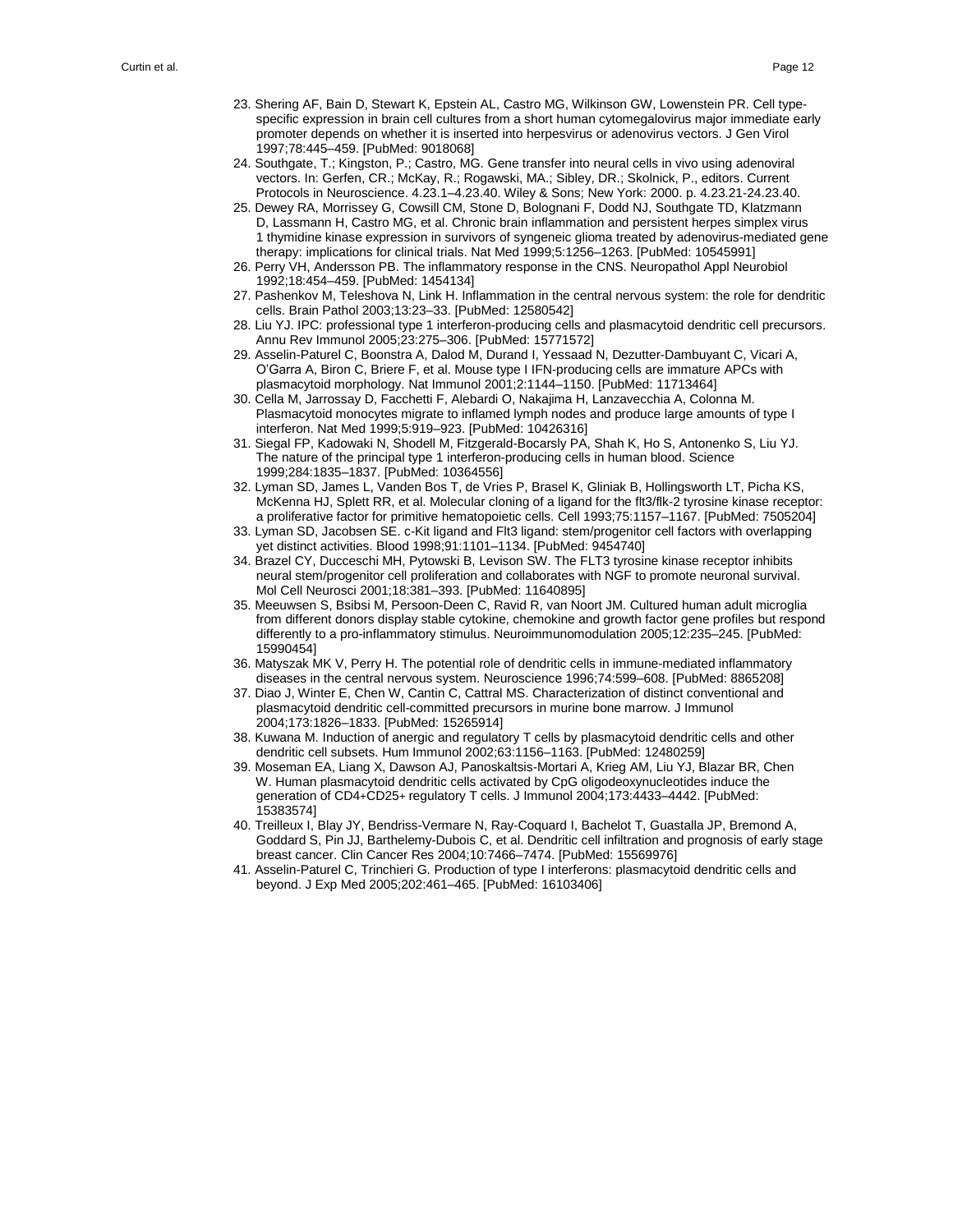- 42. Cella M, Facchetti F, Lanzavecchia A, Colonna M. Plasmacytoid dendritic cells activated by influenza virus and CD40L drive a potent TH1 polarization. Nat Immunol 2000;1:305–310. [PubMed: 11017101]
- 43. Krug A, Veeraswamy R, Pekosz A, Kanagawa O, Unanue ER, Colonna M, Cella M. Interferon producing cells fail to induce proliferation of naive T cells but can promote expansion and T helper 1 differentiation of antigen-experienced unpolarized T cells. J Exp Med 2003;197:899–906. [PubMed: 12668648]
- 44. McMenamin PG. Distribution and phenotype of dendritic cells and resident tissue macrophages in the dura mater, leptomeninges, and choroid plexus of the rat brain as demonstrated in wholemount preparations. J Comp Neurol 1999;405:553–562. [PubMed: 10098945]
- 45. Davis EJ, Foster TD, Thomas WE. Cellular forms and functions of brain microglia. Brain Res Bull 1994;34:73–78. [PubMed: 8193937]
- 46. Santambrogio L, Belyanskaya SL, Fischer FR, Cipriani B, Brosnan CF, Ricciardi-Castagnoli P, Stern LJ, Strominger JL, Riese R. Developmental plasticity of CNS microglia. Proc Natl Acad Sci USA 2001;98:6295–6300. [PubMed: 11371643]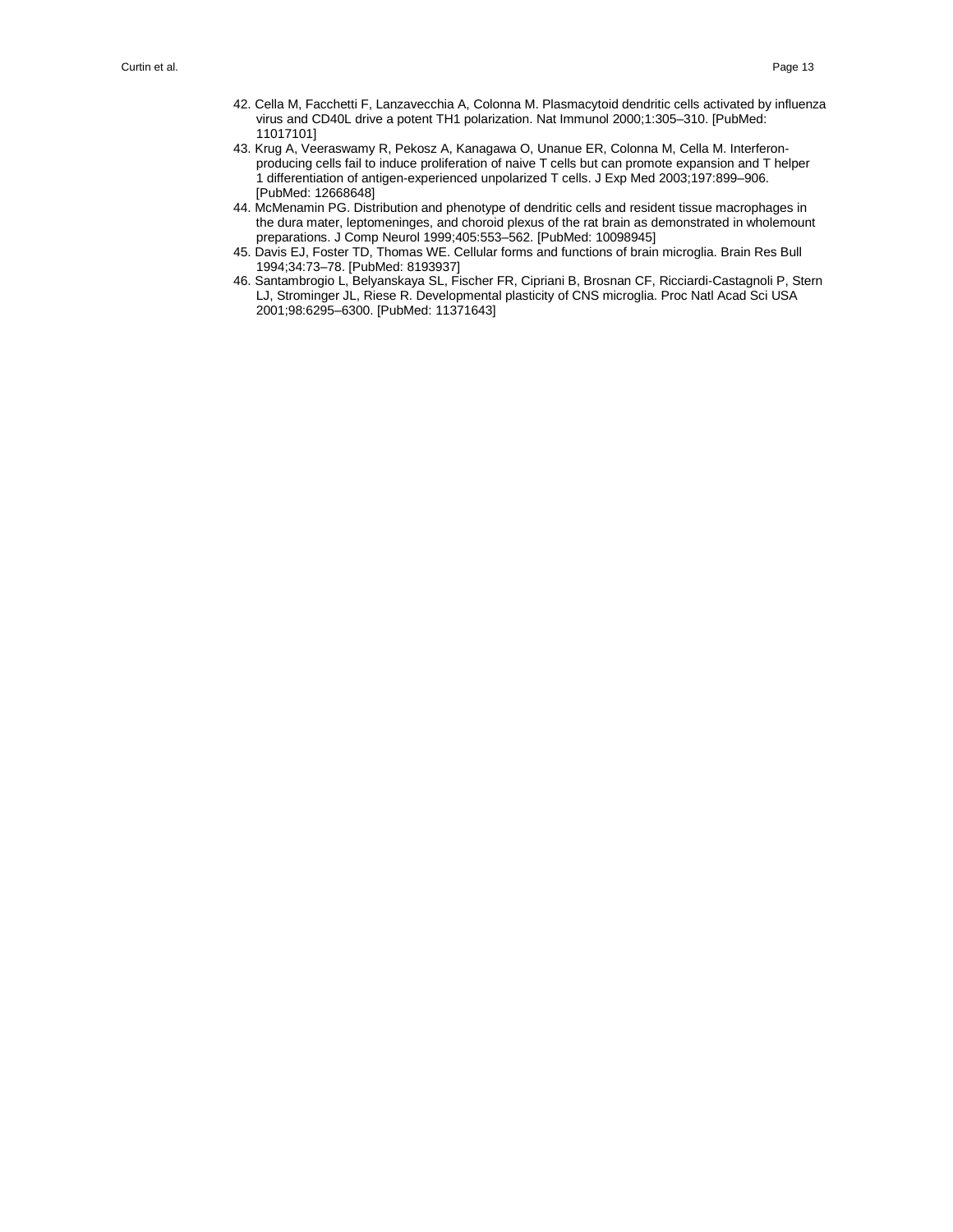

#### FIGURE 1.

Expression of Flt3L in rat brain using RAdFlt3L. A, Schematic diagram outlining the injection of RAdFlt3L into rat brain striatum and the subsequent dissection of brain tissue around the injection site while carefully avoiding ventricles and meninges. B, Human Flt3L ELISA is specific for recombinant human Flt3L and does not cross-react with recombinant mouse Flt3L. Rodent Flt3L ELISA does not cross-react with recombinant human Flt3L. C, Human Flt3L was elevated 20-fold compared with endogenous rat Flt3L in the brain when animals were injected with RadFlt3L. However, endogenous Flt3L did not change in response to viral injection into the brain. D, Injection of RAdFlt3L in the brain elevated serum concentrations of Flt3L 10-fold over those of endogenous rat serum Flt3L, the concentration of which was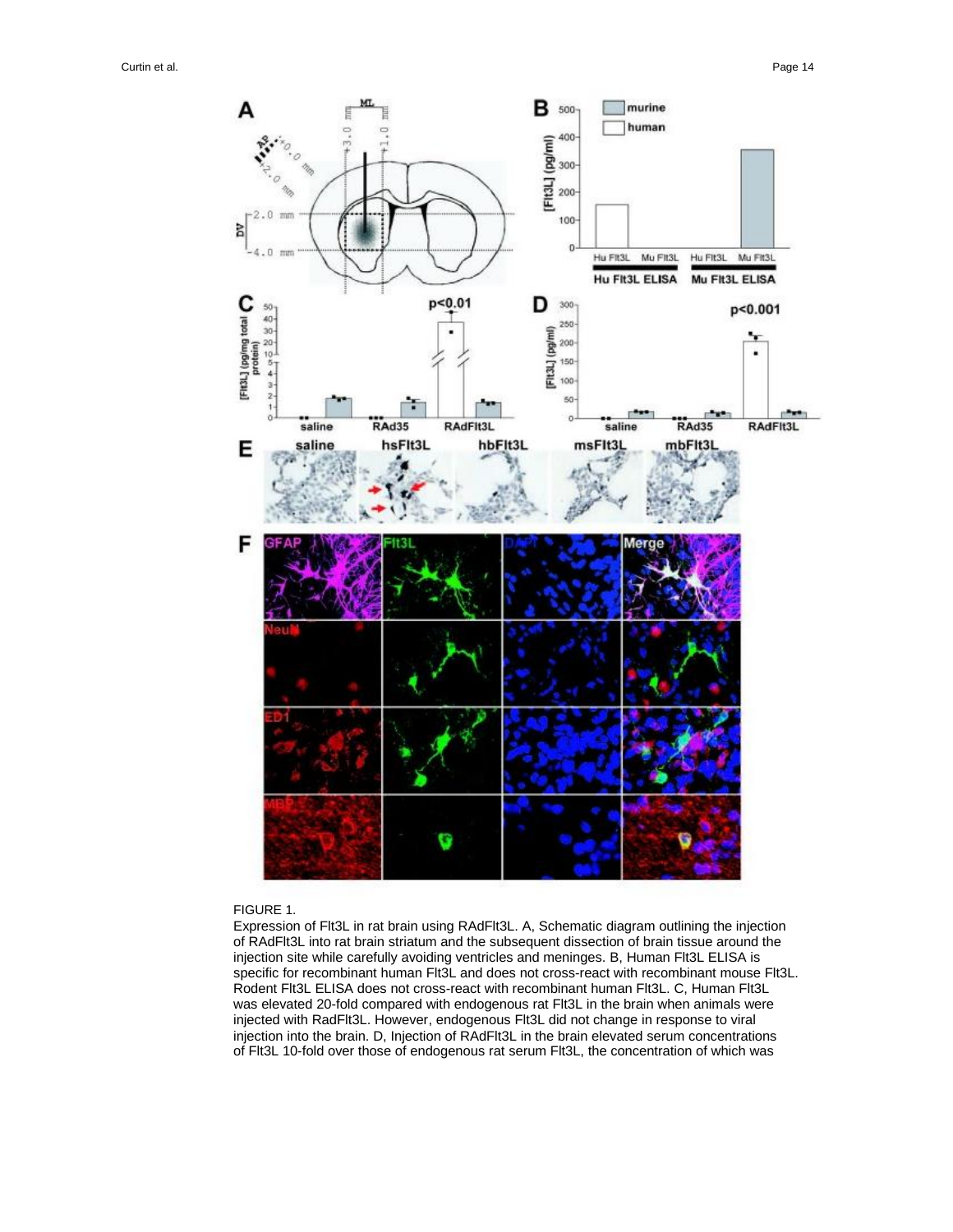not found to change in response to viral injection. E, HEK 293 cells were plated on coverslips in 6-well plates at a density of 1.5 × 105 cells/well. The following day, medium was changed, and cells were transfected with 1 μg of plasmid DNA (pAL119-hsFlt3L, pAL119-hbFlt3L, pAL119-msFlt3L, or pAL119-mbFlt3L) using GeneJuice (Novatech) according to the manufacturer's instructions. After 48 h, cells were fixed in 4% paraformaldehyde for 5 min and stained for human soluble Flt3L using rabbit anti-Flt3L Ab. Goat anti-rabbit-HRP secondary Ab and 3,3′-diaminobenzidine were used to visualize Flt3L-expressing cells. F, Confocal image showing the expression of human Flt3L (green) and GFAP (magenta), NeuN (red), ED1 (red), or MBP (red), as indicated, within the brain striatum. Double labeling of Flt3L with GFAP- (white) and MBP (yellow)-expressing cells indicates that the majority of RAdFlt3L infected astrocytes and oligodendrocytes. Flt3L was not found to colocalize with NeuN (yellow), suggesting that RAdFlt3L was not expressed in rat neurons. We also observed double labeling of ED1 and RAdFlt3L by confocal microscopy (yellow). However, transverse slices revealed that Flt3L does not colocalize with ED1 and was, instead, indicative of contacts or close association between activated microglia and RAdFlt3L-expressing cells, rather than actual expression of Flt3L by ED1-positive microglia. Results are representative of five animals analyzed in each group.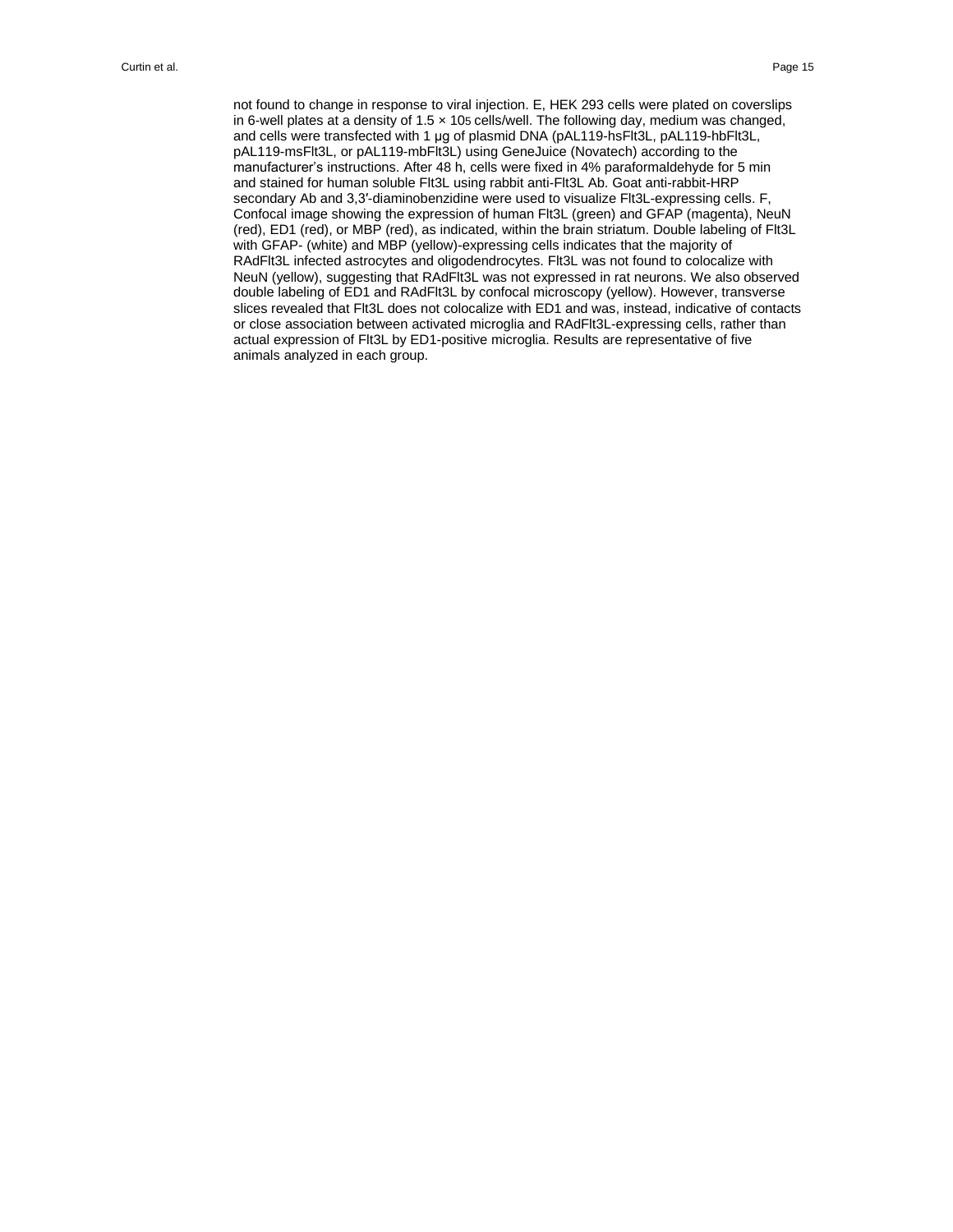

FIGURE 2. Intracranial injection of RAdFlt3L increased infiltrating pDC (CD3−CD45R+CD4+), IFN-α and TLR7 in brain parenchyma. A, Detection of pDC (CD3−CD4+CD45R+) in brain parenchyma using flow cytometry. B, Detection of CD4+ cDC (CD4+CD11c+CD45high) in brain parenchyma using flow cytometry. C, Absolute numbers of pDC in brain parenchyma are elevated 5 days after the injection of RAdhsFlt3L compared with those in control animals (p < 0.001). D, CD4+ cDCs are not elevated in brain parenchyma of animals 5 days after intracranial delivery of RAdFlt3L compared with controls (NS, p > 0.05). E, Detection of pDCs (CD3−CD4+CD45R+; upper panel) and cDCs (CD4+CD11c+CD45high; lower panel) in spleen using flow cytometry. The percentage of pDCs (F) or cDCs (G) in the spleen did not change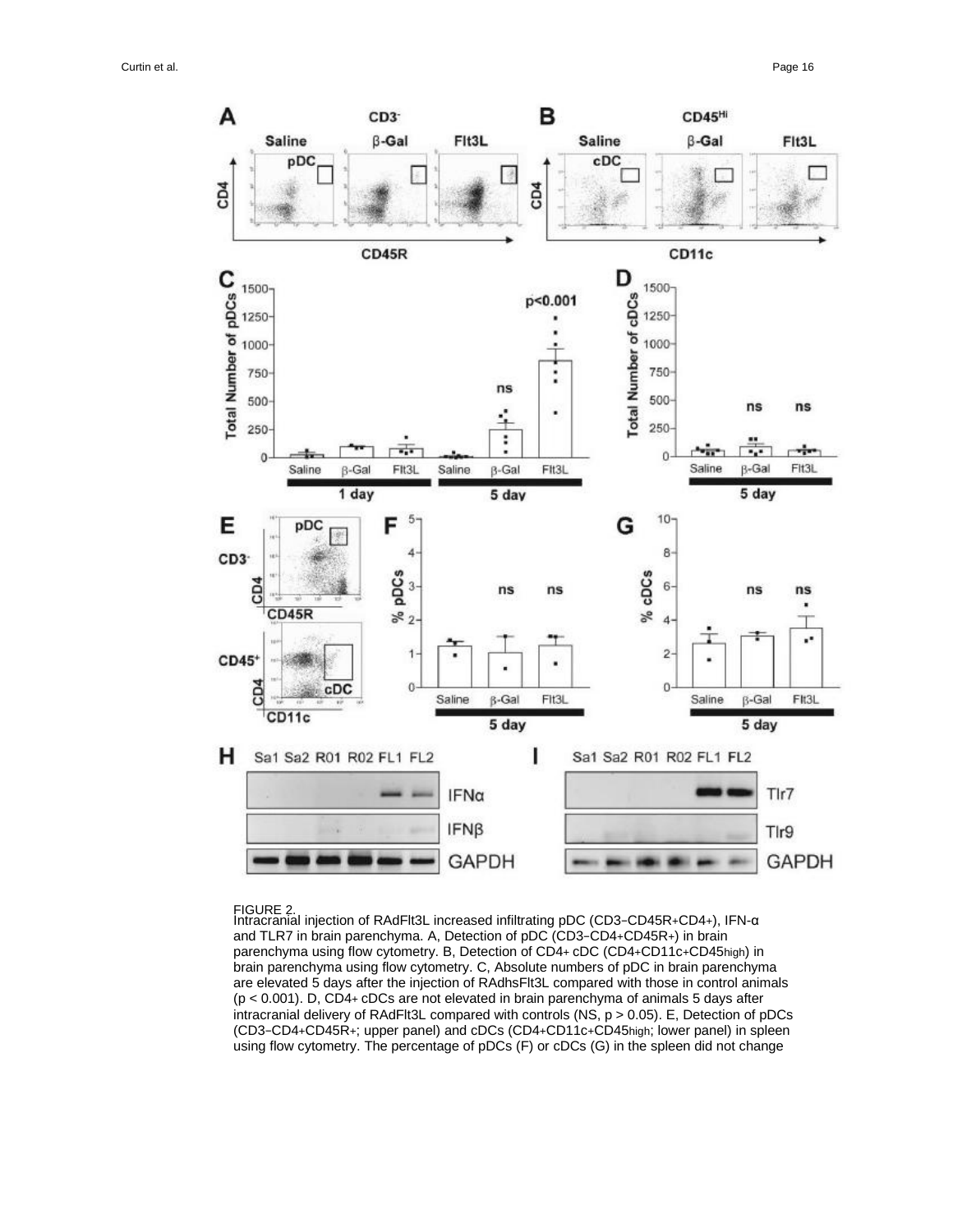in response to either Flt3L expression or adenoviral delivery into the brain. Rats were injected in the striatum with saline (Sa), RAd0 (R0), or RAdFlt3L (FL). RNA was extracted from brain tissue surrounding the injection site after either 1 or 5 days, and RT-PCR was used to determine type I IFN (H) and TLR (I) expression. We found that IFN-α (H) and TLR7 (I) were transiently increased in response to Flt3L expression in the brain compared with saline and RAd0 controls after 1 day. IFN-β (H) and TLR9 (I) were not altered. Twenty-five cycles of PCR were used to detect GAPDH, and 30 cycles of PCR were used to detect IFN-α, IFN-β, TLR7, and TLR9 expression. Flow cytometry dot plots (A, B, and E) indicate the cell populations quantified and are representative of staining observed in 5-day samples. Error bars in C, D, F, and G depict the SEM.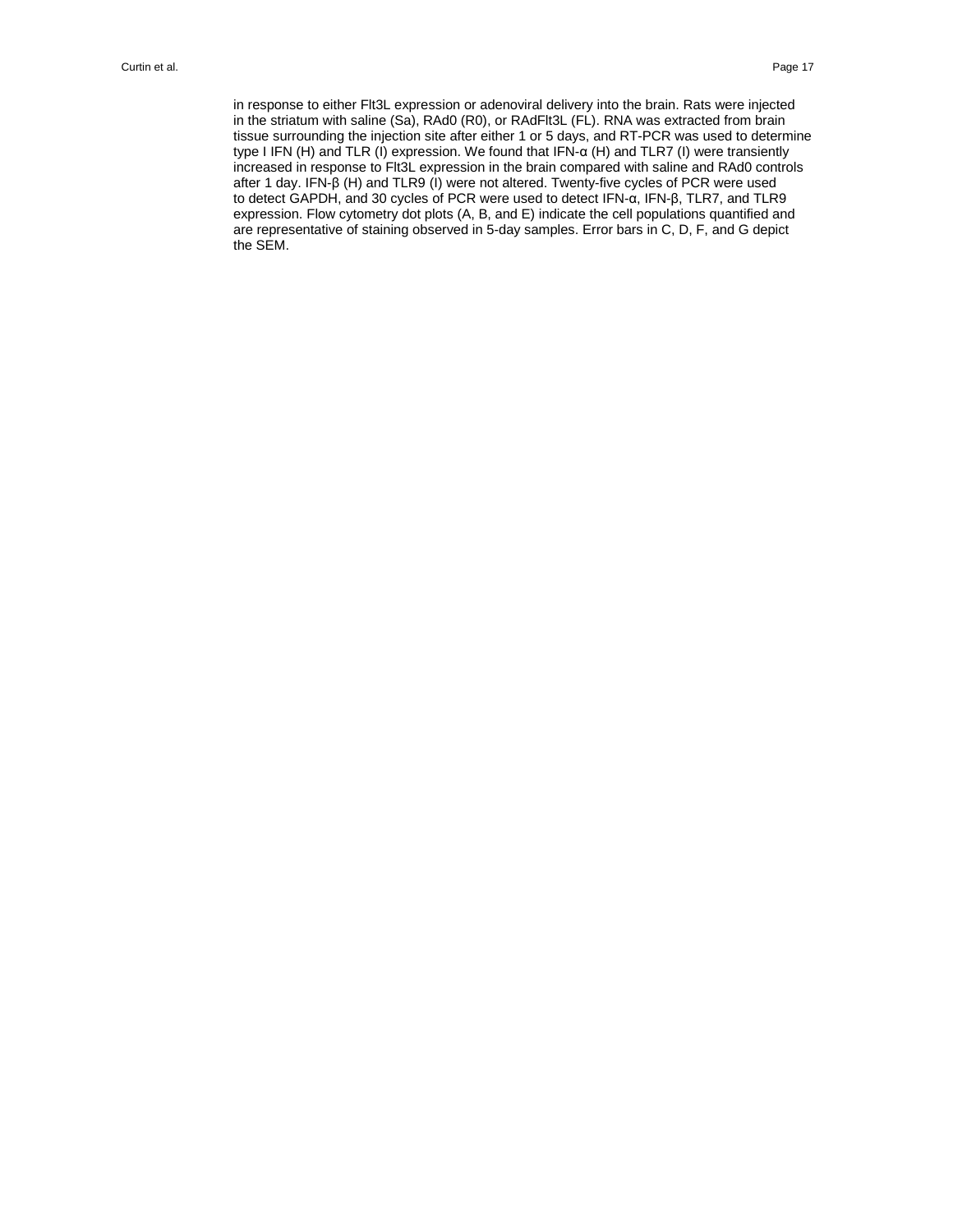

#### FIGURE 3.

Brain-infiltrating pDCs are IFN-producing cells and constitutively express high levels of IFNα. A, Brain mononuclear cells from 30 brain hemispheres treated with RAdFlt3L were pooled and stained, and 10,000 CD3−CD45R+CD4+ cells were collected. Ten thousand CD3−CD45R+CD4+ cells were also collected from the spleen. B, We used 40 cycles of PCR to detect the expression of MHC II and CD80 in unstimulated pDCs isolated from brain or spleen. Both brain and spleen pDCs expressed MHC II (top panel), but we did not detect any expression of CD80 (middle panel). GAPDH was also analyzed to demonstrate equal loading of samples (bottom panel). C, Cells expressing CD45R and MHC II were present in the brains of rats 5 days after the injection of RAdFlt3L. However, CD45R cells were not found to express MHC II. D, Some overlap between CD45R and MHC II was found at cell junctions, indicating close association of the cell membranes. CD45R+/CD4+ cells infiltrated the brain. E and F, Cells expressing MHC II (red), but not CD45R (green), were observed in intact meninges of animals 5 days after the expression of either RAd35 (E) or RAdFlt3L (F). The borders of the meninges are outlined in gray. G, Thirty-five cycles of PCR were used to detect IFN-α and GAPDH expression in cDNA copies of total RNA isolated from 10,000 purified brain or splenic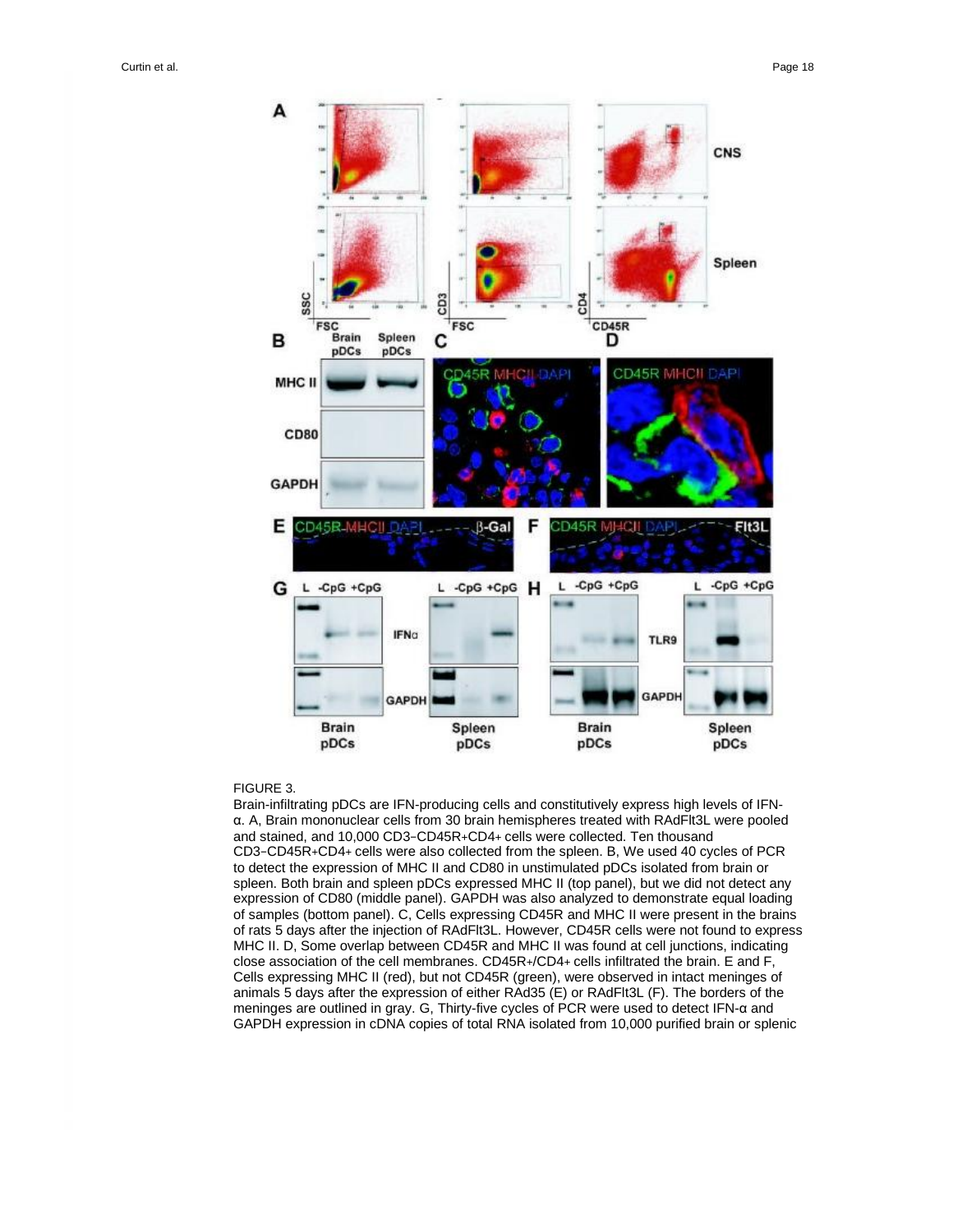pDCs incubated with 20 μg/ml CpG for 3 h or left untreated. IFN-α was detected in spleen pDCs only after treatment with CpG (right panel), but was constitutively expressed in pDCs purified from brain mononuclear cells (left panel). H, Forty cycles of PCR were used to detect TLR9 and GAPDH expression in purified pDC samples isolated from brain and spleen. pDCs were incubated with or without 20 μg/ml CpG for 3 h before total RNA was isolated for RT-PCR analysis. TLR9 was expressed at lower levels in brain pDCs (left panel) than in unstimulated spleen-derived pDCs, but was reduced in spleen pDCs after incubation with CpG (right panel). L, lanes containing DNA ladder.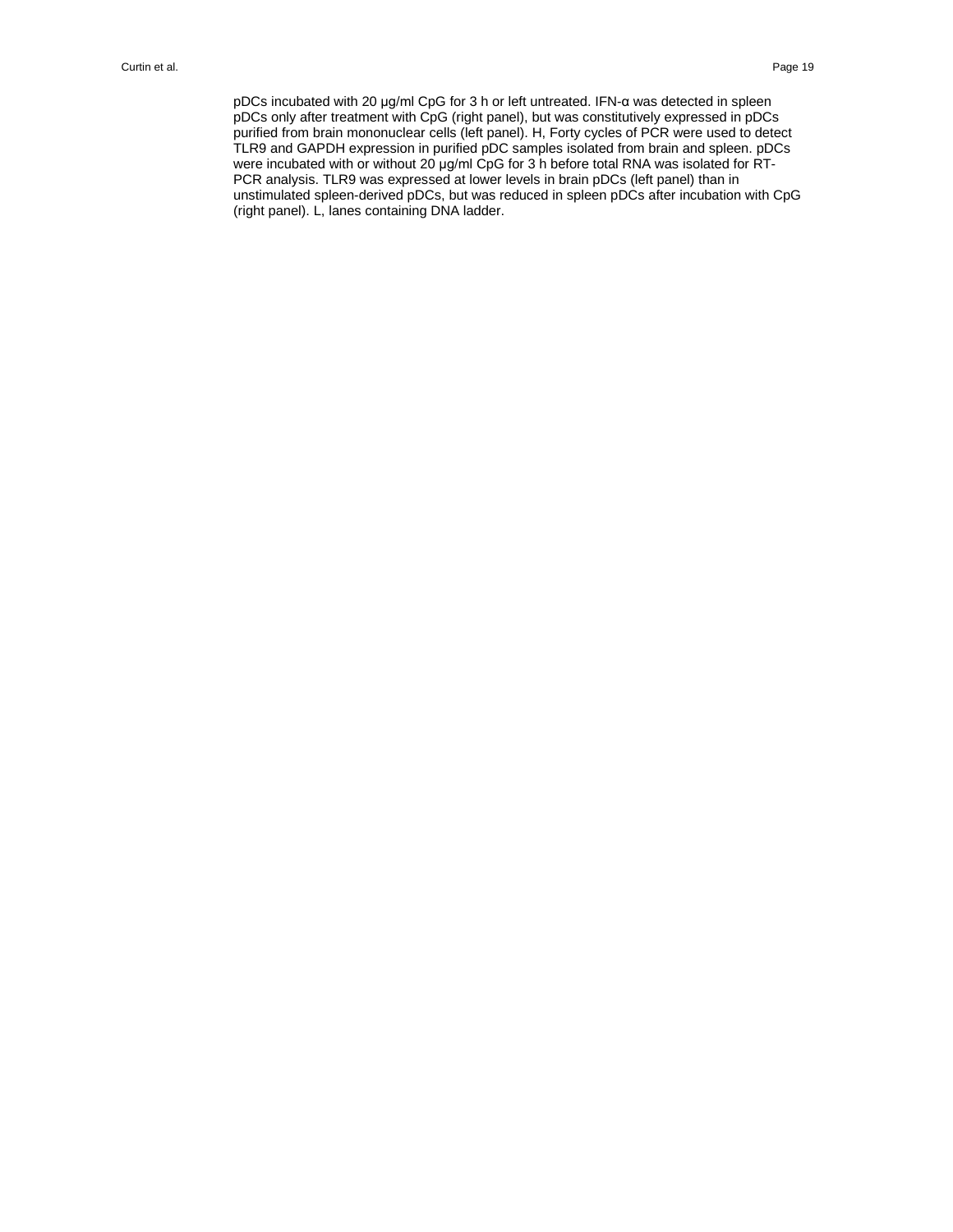

#### FIGURE 4.

Infiltrating CD4+/CD45R+ cells do not express other BCR markers. A, Cells were analyzed for cell surface Igκ (B) and Igλ (C) expression using flow cytometry. CD45R+CD4+ cells did not express either Igκ or Igλ. However, some CD4−CD45R+ cells (B cells) were identified that expressed Igκ(B) or Igλ(C). Data shown are representative of four separate animals.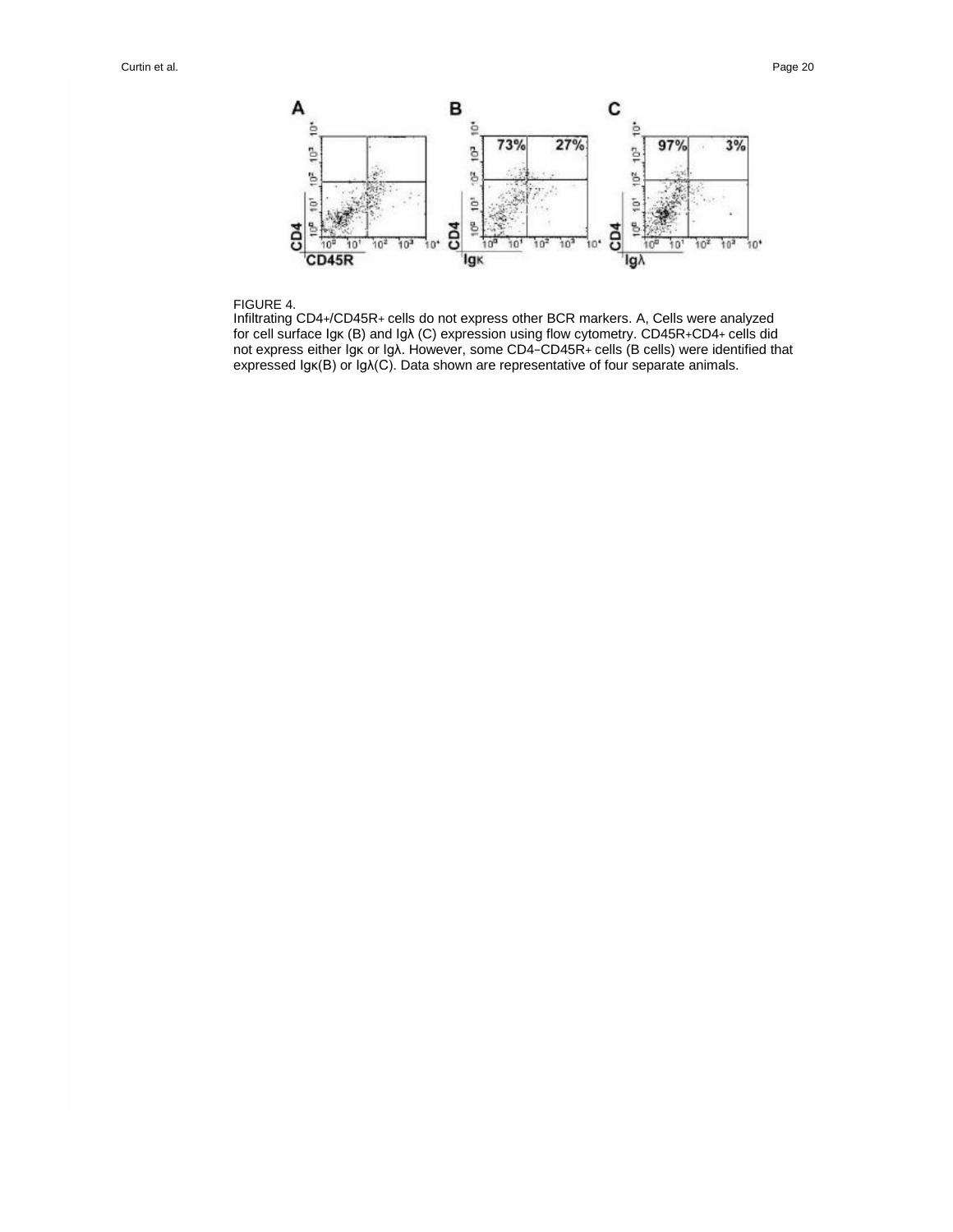

#### FIGURE 5.

Flt3L does not induce infiltration of other immune cells into brain parenchyma. Detection of CD4+ T cells (CD3+CD4+CD8a−) and CD8+T cells (CD3+CD4−CD8a+; A), B cells (CD3−CD4−CD45R+; B), NK cells (CD3−CD161a+), and NK-T cells (CD3+CD161a+; C); microglia (CD45dim; D); and macrophages (CD11b+CD45high; E) in brain parenchyma was performed using flow cytometry. Acute inflammation 1 day after the injection of either virus resulted in a significant increase in CD4+ T cells (p < 0.01; F), CD8+ T cells (p < 0.05; G), B cells ( $p < 0.05$ ; H), and NK-T cells ( $p < 0.05$ ; I), suggesting that virus delivery alone transiently increases immune cells in the brain. NK cells were elevated in all samples 1 day after the injection of virus or saline (J), suggesting that infiltration occurred in response to tissue damage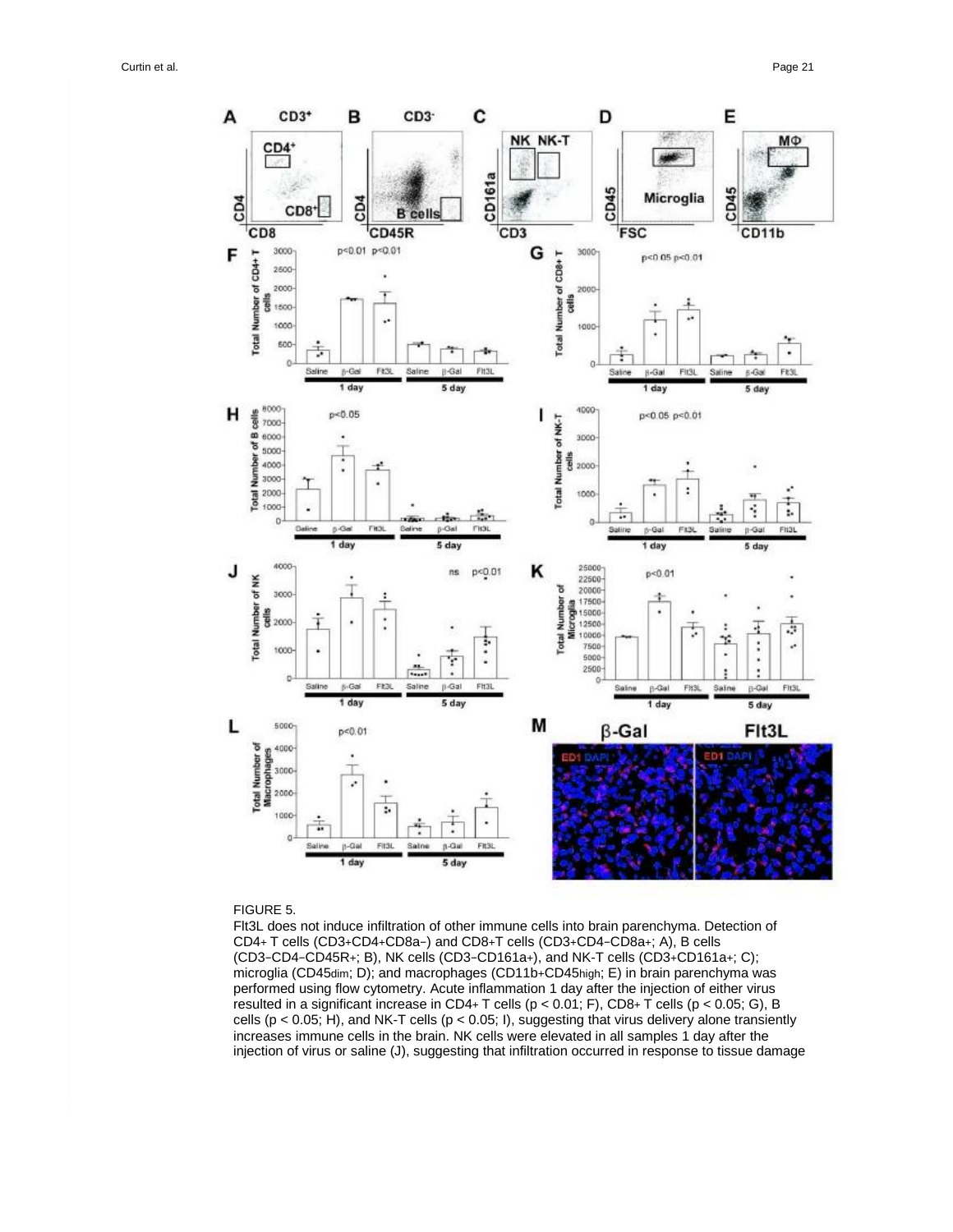associated with injection trauma. The numbers of microglia  $(K; p < 0.01)$  and macrophages  $(L; p < 0.01)$  were elevated in RAd35-injected animals 1 day after injection compared with saline-injected animals. RAdFlt3L also induced an increase in total macrophages, although this was not significant  $(p > 0.05)$ . This acute inflammatory response was transient, and absolute numbers of CD4+ T cells (F), CD8+ T cells (G), B cells (H), NK-T cells (I), and microglia (J) had all returned to normal levels after 5 days. NK cells remained slightly elevated in both RAd35- and RAdFlt3L-injected animals (J), and the number of macrophages was modestly elevated (NS, p > 0.05) in Flt3L-injected groups after 5 days (L). M, ED1 expression in the brain (red) was visualized using confocal microscopy. We saw parenchymal macrophages or activated microglia staining in the brains of rats 5 days after injection of either RAdFlt3L or RAd35, but not in saline-injected animals (not shown). However, no significant difference was observed between RAdFlt3L or RAd35, indicating that Flt3L does not increase the total number of ED1-immunoreactive cells in the brain. The flow cytometry graphs shown in A--E indicate the cell populations quantified and are representative of staining observed in 5-day samples injected with RAdFlt3L. Three animals per group were used for all 1 day points and 5 day points in (F, G, and L). At least seven animals per group were used for all other 5 day points (H–K). Error bars in F–L depict the SEM. The confocal images shown in M are representative of five animals analyzed per group.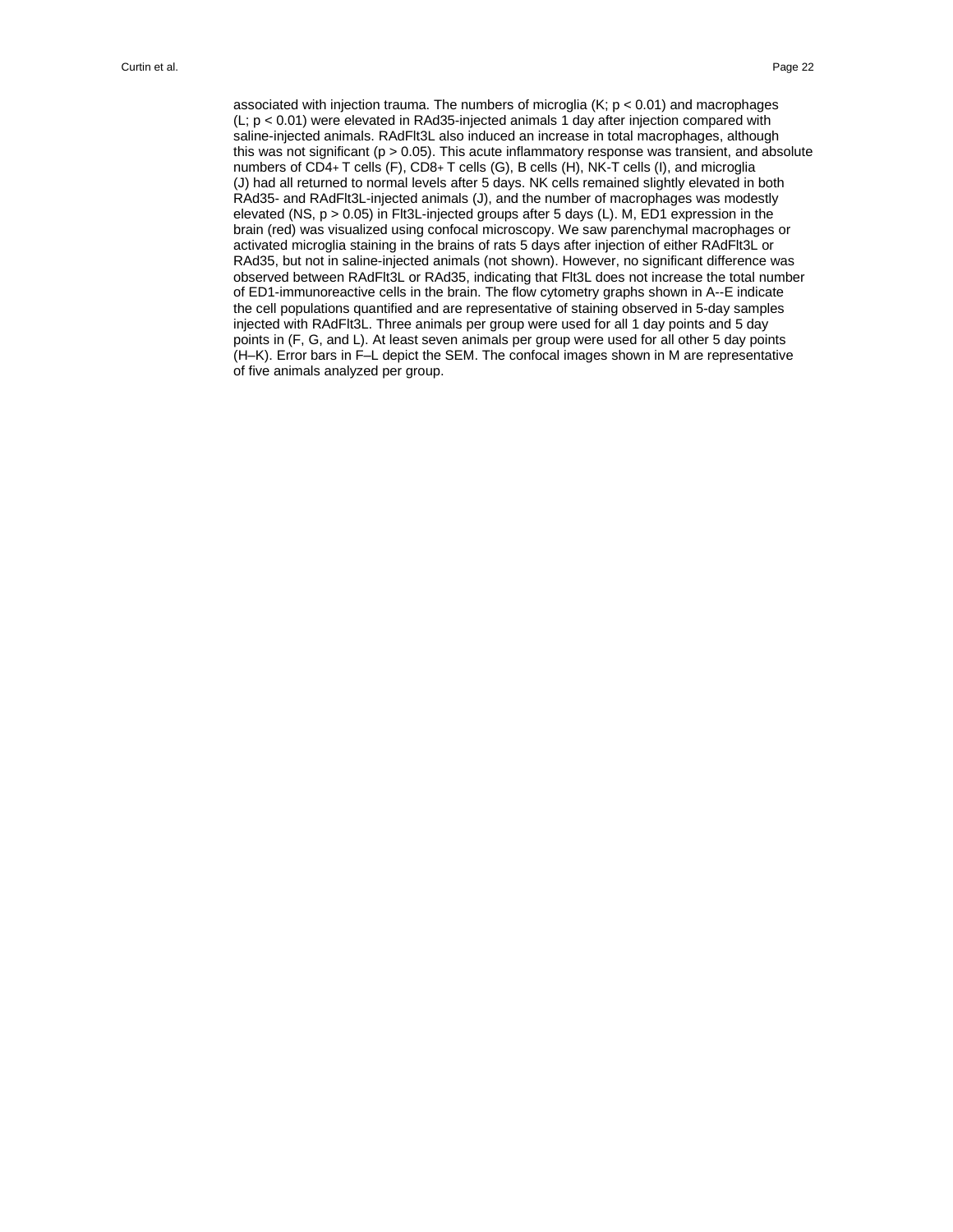

## FIGURE 6.

Flt3L expression in the brain does not alter populations of immune cells in the spleen. Animals were injected with saline, RAd35, or RAdFlt3L. After 5 days, the percentages of B cells (CD3−CD45R+CD4−; A and D), T cells (CD3+CD161a−; B and E), NKT cells (CD3+CD161a+; B and F), NK cells (CD3−CD161a+; B and G), and macrophages (C and H; CD4+CD11b+CD45+) within the spleen were assessed. We found that only macrophages significantly increased in response to RAdFlt3L compared with saline-injected animals. However, these cells were also elevated in response to RAd35 injected into the brain, indicating that this was a response to viral delivery and not Flt3L-induced proliferation of macrophages.